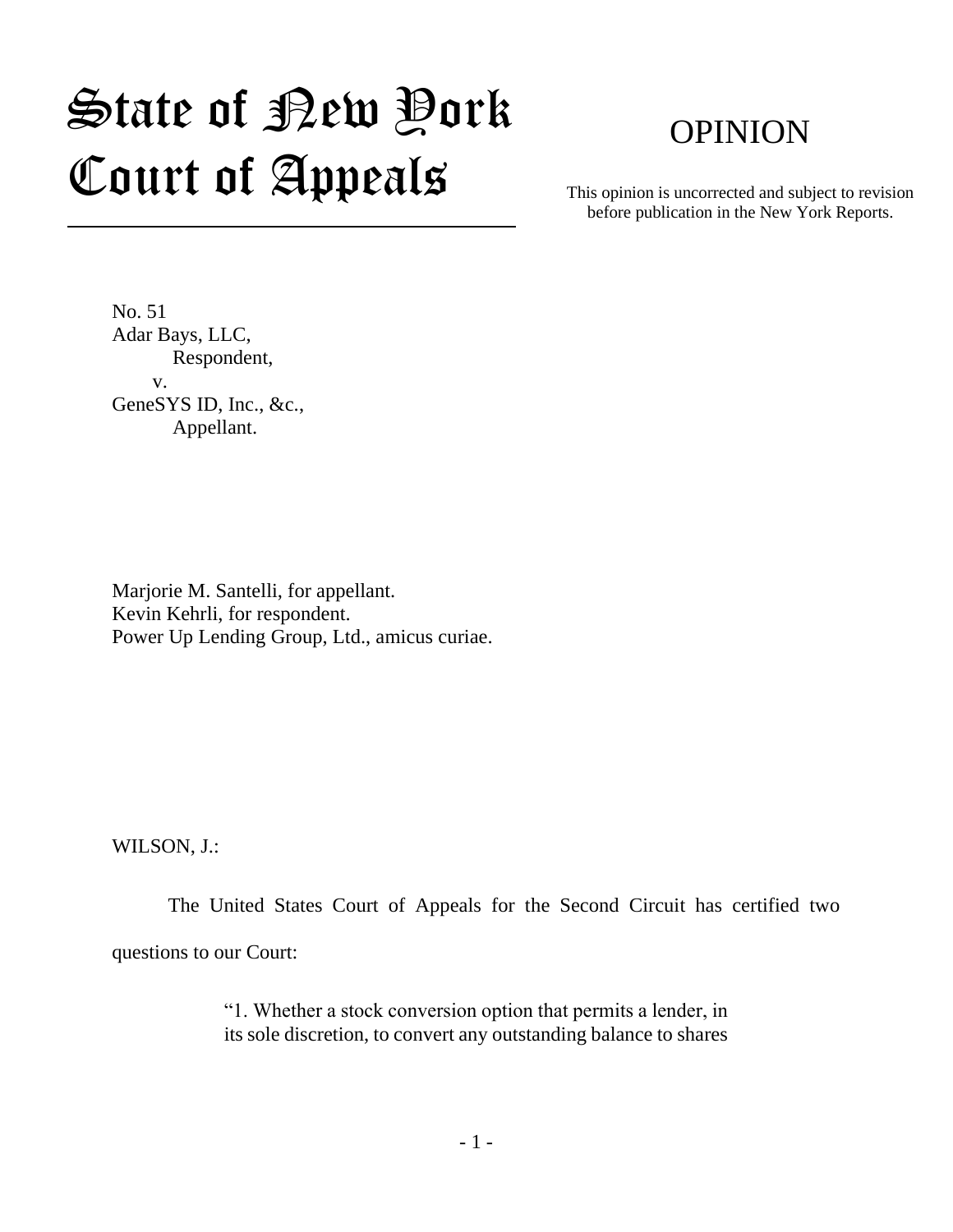of stock at a fixed discount should be treated as interest for the purpose of determining whether the transaction violates N.Y. Penal Law § 190.40, the criminal usury law.

2. If the interest charged on a loan is determined to be criminally usurious under N.Y. Penal Law § 190.40, whether the contract is void *ab initio* pursuant to N.Y. Gen. Oblig. Law  $§ 5-511."$ 

We answer both questions in the affirmative.

GeneSYS ID, Inc. ("GeneSYS") is a publicly held corporation that produces various types of medical supplies. Adar Bays, LLC is a limited liability company based in Florida. On May 24, 2016, Adar Bays loaned GeneSYS \$35,000. In exchange, GeneSYS gave Adar Bays a note with eight percent interest that would mature in one year. The note included an option for Adar Bays to convert some or all of the debt into shares of GeneSYS stock at a discount of 35% from the lowest trading price for GeneSYS stock over the 20 days prior to the date on which Adar Bays requested a conversion. Adar Bays could exercise its option starting 180 days after the note was issued and could do so all at once or in separate partial conversions.

The note included additional provisions favorable to Adar Bays. Although GeneSYS could prepay the note within the first 180 days, prepayment would incur significant penalties exceeding 100% of the face of the note and, after Adar Bays' conversion right ripened, prepayment was prohibited. If GeneSYS went bankrupt or failed to maintain current filings with the U.S. Securities and Exchange Commission ("SEC"), the interest rate would increase to "24 percent per annum or, if such a rate is usurious…then at the highest rate of interest permitted by law." The note further provided for events that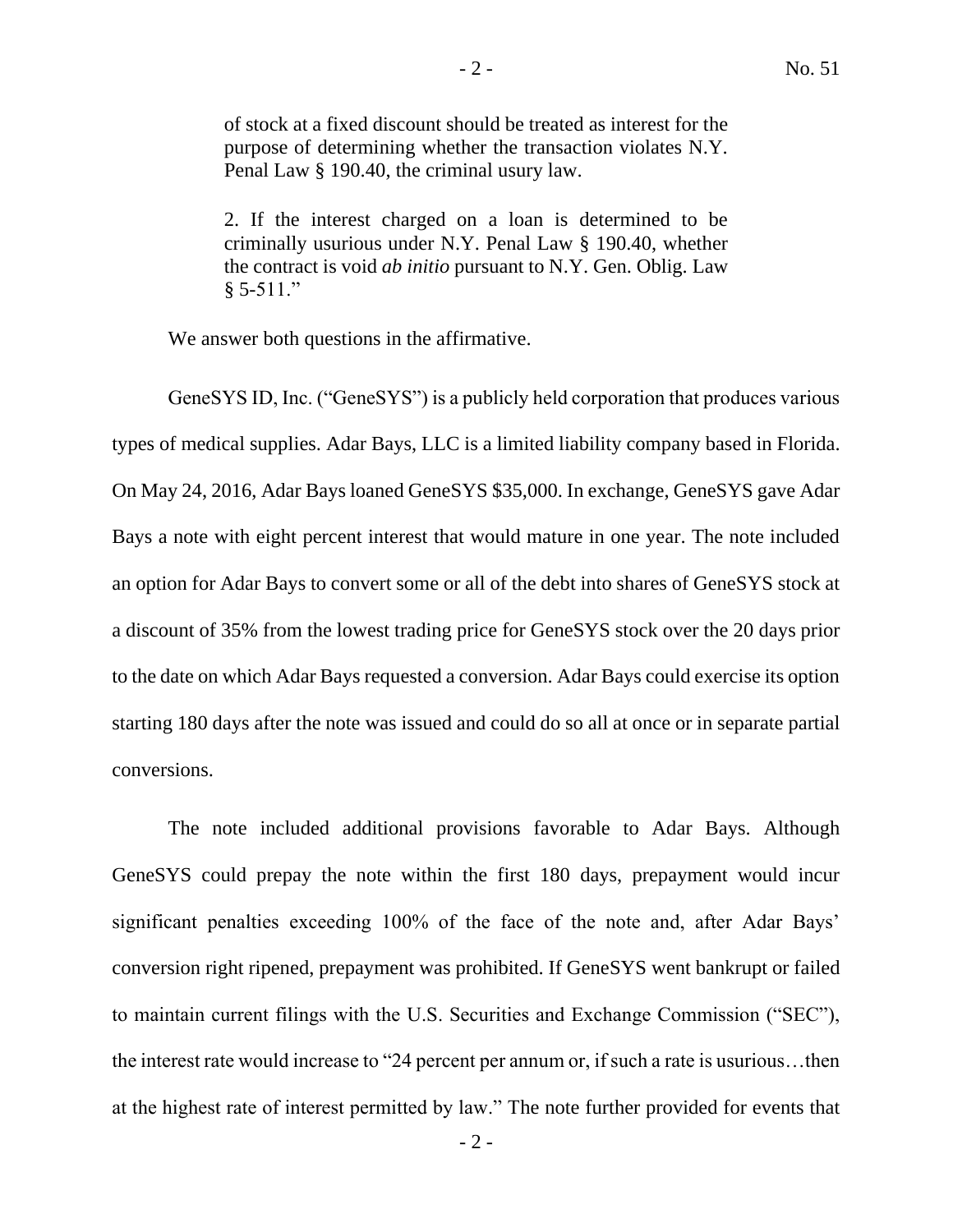would automatically result in an increase in the principal owed. For example, if GeneSYS were delisted from any stock exchange, the principal would increase by 50% and if Adar Bays lost its bid price in a stock market, the principal would increase by 20%.

Six months and four days after the note was issued, on November 28, 2016, Adar Bays requested conversion of \$5,000 of debt into 439,560 shares of stock. GeneSYS refused—cancelling its transfer agent and seeking to renegotiate the loan. On November 28, GeneSYS was trading for \$0.024 per share,<sup>1</sup> the conversion price was \$0.011. Adar Bays then sued GeneSYS in the United States Southern District of New York for breach of contract. GeneSYS filed a motion to dismiss arguing the contract was void because the loan's rate of interest, including both the stated interest and conversion option, exceeded the criminal usury rate of 25%. Adar Bays opposed GeneSYS's dismissal motion and filed its own motion for summary judgment.

The federal district court held largely in Adar Bays' favor, rejecting the argument that the value of the conversion option should be added to the note's stated interest rate because it "was simply too uncertain at the time of contracting" (341 F Supp 3d 339, 356 [SD NY 2018]). Of particular concern to the district court was the possibility that GeneSYS "'could become delinquent in its filings, become delisted, experience sudden decreases in its stock price, experience no demand for its stock, or simply cancel the reserve or refuse a

<sup>&</sup>lt;sup>1</sup> The federal district court appears to have used a November 28 trading price of \$0.03 per share; the two items in the record before us show a trading price of \$0.024 and \$0.02 for that day. The difference in those prices is not material for the purposes of our opinion and we do not purport to resolve it.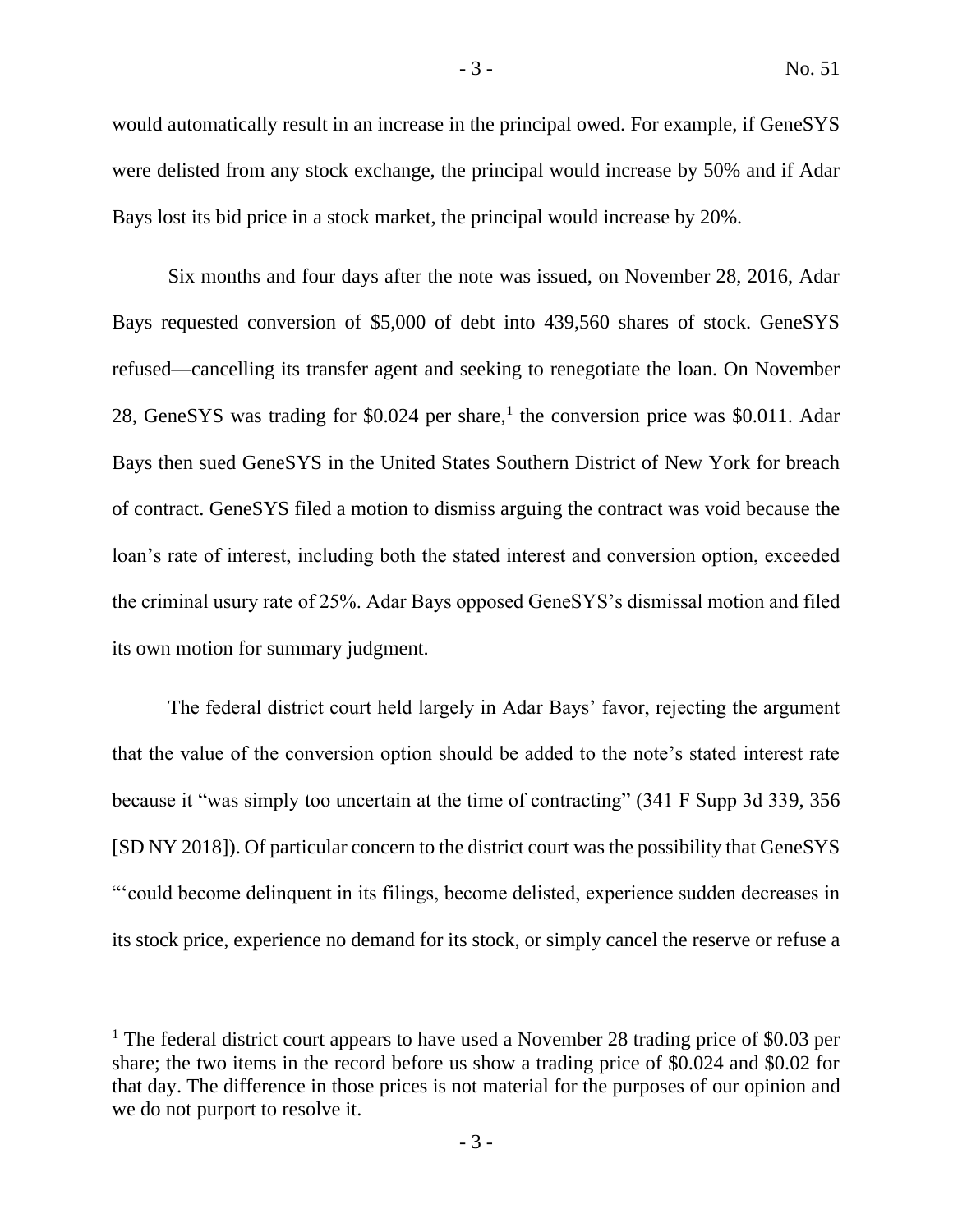conversion'" (*id.*, quoting *Adar Bays, LLC v Aim Exploration, Inc.*, 285 F Supp 3d 698, 702-703 [SD NY 2018]). The court then awarded Adar Bays \$92,308 in expectation damages based on the number of shares Adar Bays would have received had it converted the entirety of the note on the day of the breach, valuing each share at \$0.03.

On appeal, the Second Circuit observed that, for a varied set of reasons, most federal district courts had concluded that similar conversion options did not constitute interest under New York's usury laws (962 F3d 86, 91 [2d Cir 2020]). Nonetheless, the Second Circuit recognized that some New York courts, in other contexts, had added the value of future, contingent payments to a note's stated interest rate when evaluating a usury defense (*id.*, citing *Blue Wolf Capital Fund II, L.P. v American Stevedoring Inc.*, 105 AD3d 178, 182 [1st Dept 2013]). The Second Circuit also discerned ambiguity as to whether a loan made to a corporation, even if determined to exceed the criminal usury rate by a court, was void or subject to reformation in the exercise of equitable jurisdiction (*id.* at 92, citing *Blue Wolf*, 105 AD3d at 183 *and In re Venture Mtge. Fund*, L.P., 282 F3d 185, 189 [2d Cir 2002]). As a result, the Second Circuit certified two questions to us. Pursuant to section 500.27 of this Court's Rules of Practice, we accepted these certified questions (33 NY3d 996 [2020]), and now answer them in the affirmative.

## Certified Question No. 2: Whether Criminally Usurious Contracts are Void *Ab Initio*

We begin with the Second Circuit's second question because the background of New York usury law helps to frame both questions. The text, history, and purpose of New York's usury laws demonstrate that, if the borrower establishes the defense of usury in a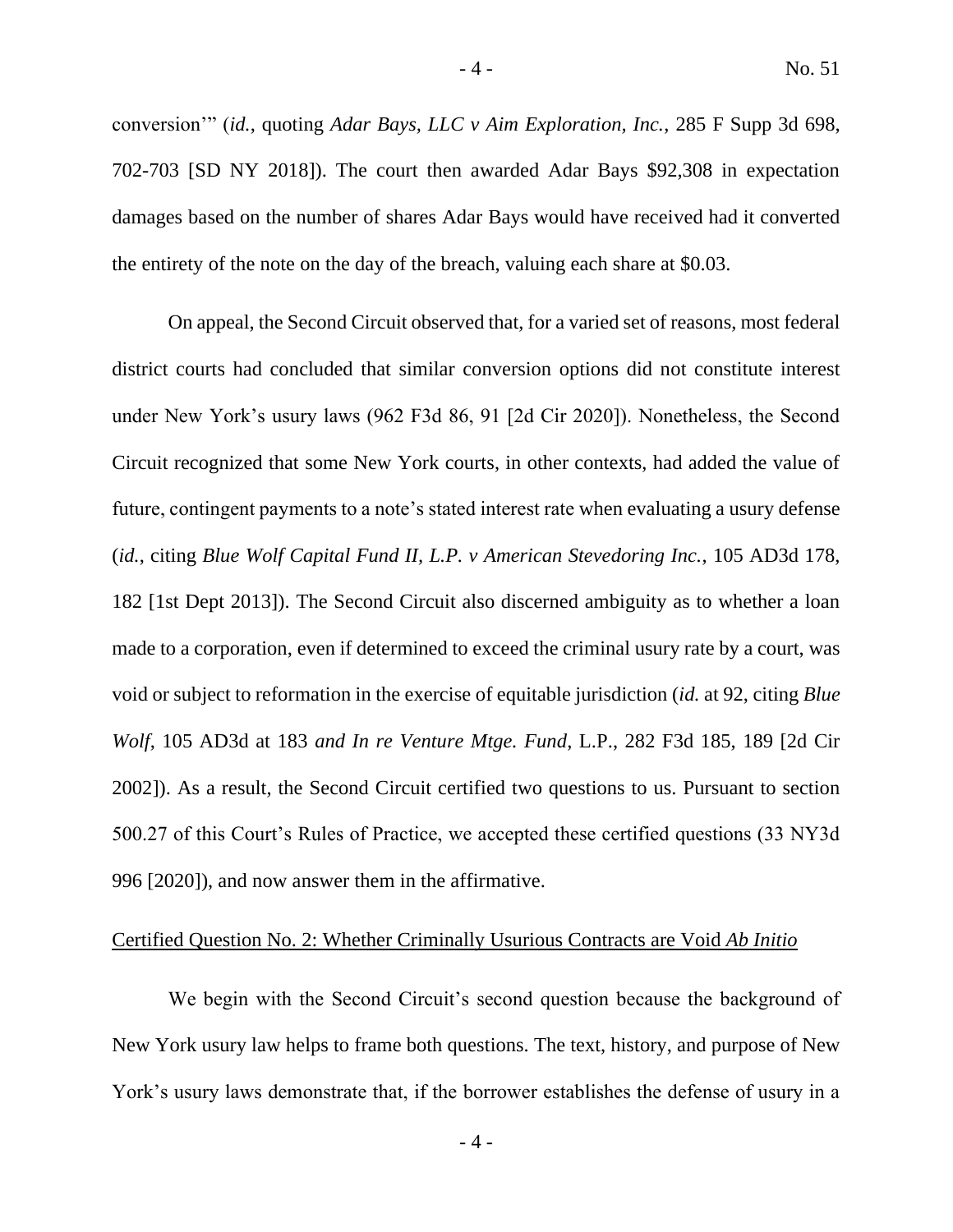civil action, the usurious loan transaction is deemed void and unenforceable, resulting in the uncollectability of both principal and interest. We now clarify that this same result obtains when the 25% interest rate cap set forth in Penal Law § 190.40—incorporated by reference in General Obligations Law § 5-521 (3)—applies to a loan to a corporation and the interest charged on the loan exceeds that cap.

New York usury law is composed of General Obligations Law §§ 5-501, 5-511, 5- 521; Banking Law § 14-a (1); and Penal Law § 190.40. Together, the statutes establish that loans of less than \$250,000 to individuals cannot exceed a 16% annual rate, loans between \$250,000 and \$2.5 million cannot exceed 25% (the criminal usury rate) and loans of \$2.5 million or more are not subject to the usury laws. More specifically, the General Obligations Law and Banking Law provide that the maximum rate of interest upon a "loan or forbearance of any money, goods, or things" shall be 16% per annum unless otherwise provided by law (General Obligations Law § 5-501 [1]; *see* Banking Law § 14-a [1]), and "[n]o person or corporation shall, directly or indirectly, charge take or receive any money, goods, or things in action as interest" at a rate exceeding 16% (General Obligations Law § 5-501 [2]). In addition, a lender commits a class E felony when, without other legal authorization, the lender, "knowingly charges, takes or receives any money or other property as interest on the loan or forbearance of any money or other property, at a rate exceeding [25%] per annum or the equivalent rate for a longer or shorter period" (Penal Law  $\S$  190.40). Any loan that reserves or takes any greater interest "than is prescribed in section 5-501"—the civil usury prohibition (16%)—"shall be void" (unless the lender is a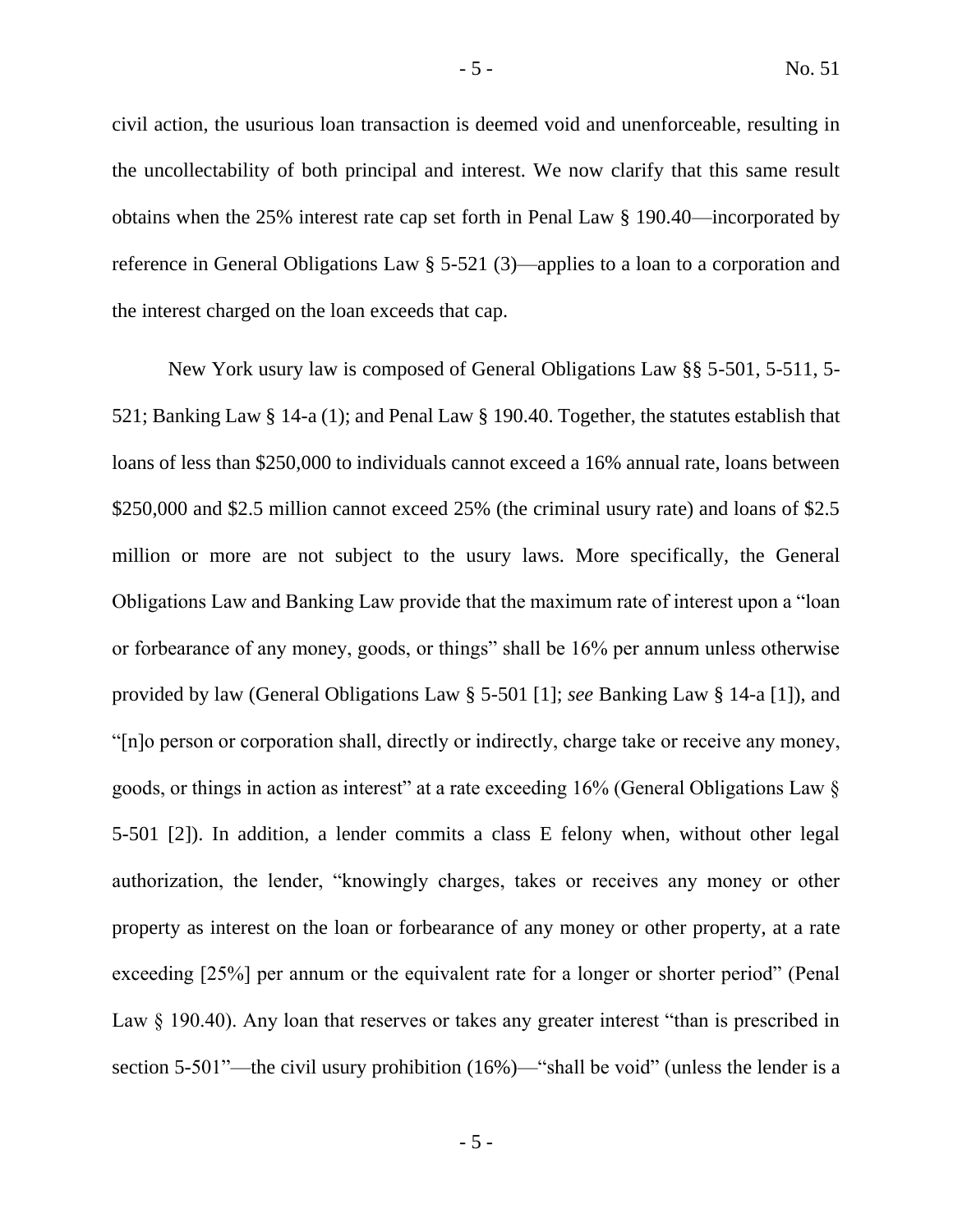bank or loan association, which will be held to have forfeited all interest on the loan) (General Obligations Law § 5-511 [1]). Under General Obligations Law § 5-521 (1), the defense of usury is not available to corporations, but this bar does not preclude a corporate borrower from raising the defense of "criminal usury" (i.e., interest over 25%) in a civil action (*see id.* § 5-521 [3]), as occurred here.<sup>2</sup>

### A

To understand New York's current usury laws, it is important to examine their history. New York's prohibitions on usury extend back to at least 1717, when the colony adopted an act defining usury as interest charged above six per cent per year on a loan (1 Colonial Laws of NY at 909). The legislature amended the law over the years to adjust the interest rate (1 Colonial Laws of NY at 1004; 2 Colonial Laws of NY at 980). Any excess interest rendered the loan agreement "utterly void" (1 Colonial Laws of NY at 909). If found to be usurious, the lender forfeited not just principal and interest, but three times the value of the interest (*Curtiss v Teller*, 157 App Div 804, 810 [4th Dept 1913], *affd* 217 NY 649 [1916]; 1 Colonial Laws of NY at 910).

 $2$  The civil statutes governing usury, which is typically a defense raised by a borrower in a civil case to avoid enforcement of a loan, incorporate by reference the interest rate found in the Penal Law statute defining usury as a felony offense, currently 25%. Thus, even when (as here) only civil usury is at issue, the standard is referred to as the "criminal usury" rate and the civil defense is colloquially called "criminal usury." Owing to, if nothing else, differences in the standard of proof in the criminal context, it does not follow from the fact that a borrower had established the defense of usury to a loan enforcement that the lender has necessarily committed the felony offense of usury.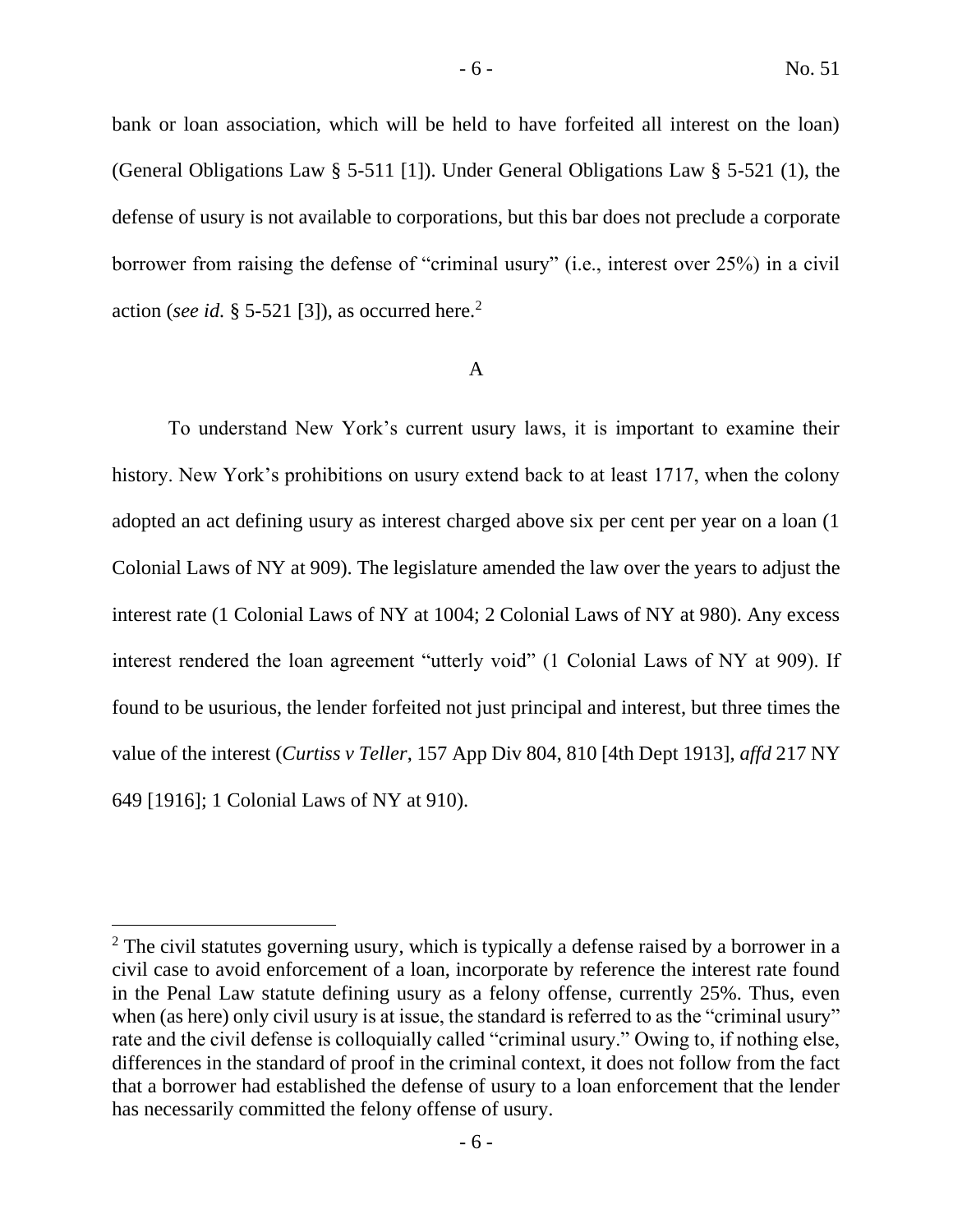In 1787 the new state of New York replaced the prior law (L 1787, ch 13). It imposed a seven percent cap and required the complete voiding of the transaction but eliminated the treble damage provision (*id.* [retaining language pronouncing "all deposites [sic] of goods or other things whatsoever for payment of any principal or money to be lent" in usurious contracts "utterly void"]). In addition, the statute exempted holders of negotiable instruments who had purchased the instrument in good faith without knowledge that the original note was usurious (*id.*).

The statute's strict forfeiture provision engendered conflict. The courts of equity took issue with the forfeiture of principal on moral grounds and began requiring borrowers to "repay or offer to repay the sum, together with interest, in order to obtain relief" (*Curtiss*, 157 App Div at 810).<sup>3</sup> In 1827, the commissioners for revising the statutes "proposed in effect the principle, which the Court of Chancery had applied, of requiring the borrower to pay back the money which he had received from the lender as a condition of equitable relief" (*id.* at 811). The legislature squarely rejected that proposal and instead enacted legislation requiring that "no court of equity should require or compel the payment or deposit, of the principal sum, or any part thereof, as a condition of granting relief to the borrower in any case of a usurious loan" (*id.* at 811-812; 1 Rev Stat of NY, part II, ch IV,

<sup>&</sup>lt;sup>3</sup> A borrower who was content to walk away from a loan on grounds of usury would have had no need or ability to resort to any court, because the entire loan was deemed void. However, when a borrower had paid usurious interest and sought to recover it, the courts of law were unavailable because the note was deemed void *ab initio*, requiring the borrower to proceed in a court of equity. Courts of equity, in that circumstance, often required the borrower to repay the principal as a condition to recovering the usurious interest from the lender.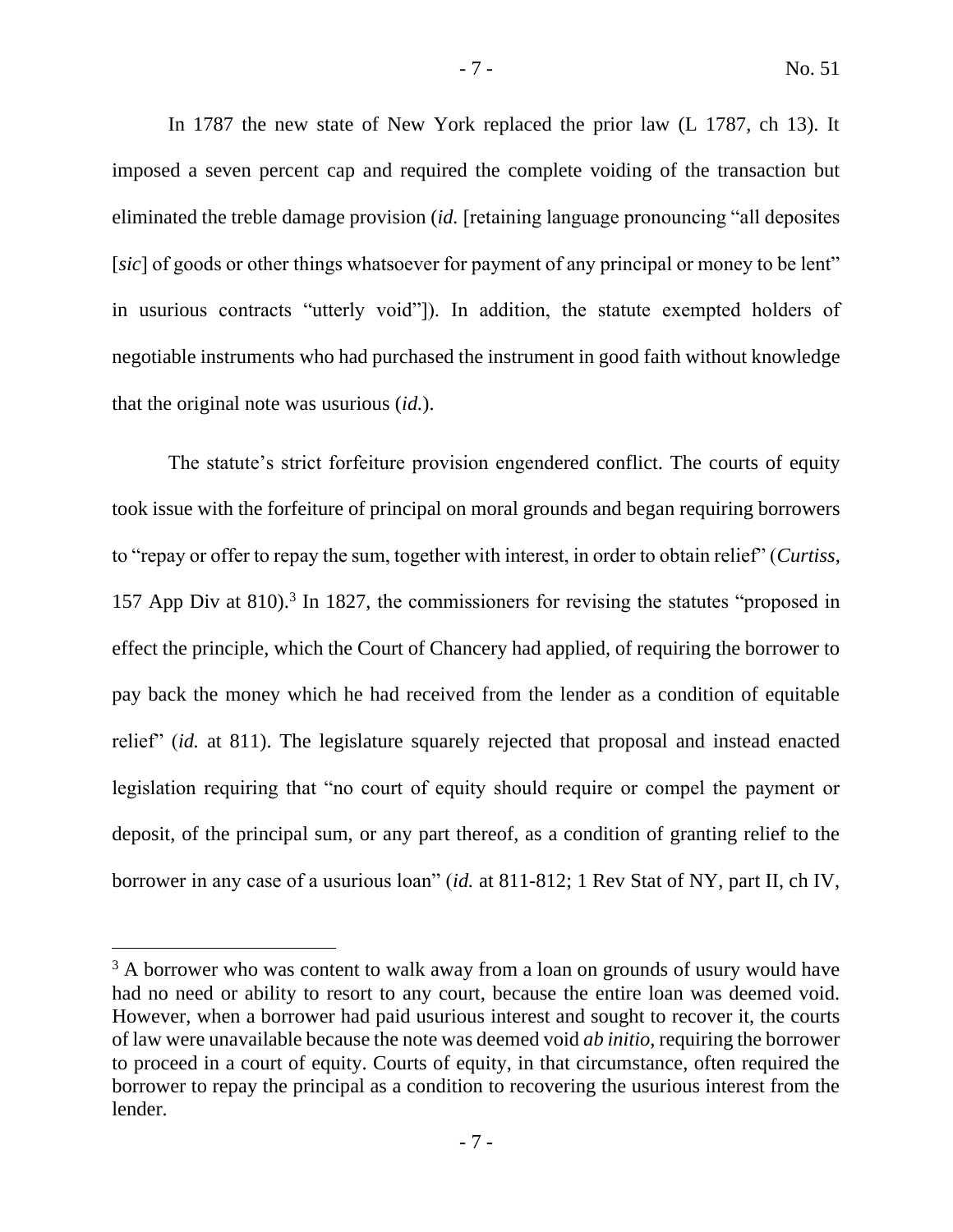tit III, § 8 at 772-773 [1st ed 1829]). Nonetheless, the courts of equity showed continued "reluctance to recede from the equitable rule" (*Curtiss*, 157 App Div at 814; *see e.g. Livingston v Harris*, 11 Wend 329 [1833]).

Dissatisfied with the equity courts' approach to the usury laws, in 1837 the legislature made the usury laws "more drastic" by passing a bill entitled "An Act to Prevent Usury." The Act continued the seven percent cap and the voiding of all usurious transactions, repealed the previous exclusion for good-faith holders in due course and provided that persons receiving more than seven percent were guilty of a misdemeanor, punishable by a fine of up to \$1,000 and imprisonment up to six months (L 1837, ch 430; *Curtiss*, 157 App Div at 814). The Act also clarified for the courts of equity that usurious loans were to be declared void and explicitly prohibited requiring payment of the principal sum or interest in order to seek discovery or relief (L 1837, ch 430; *see also Curtiss*, 157 App Div at 814). Thus, by the mid-1800s, prior to our decision in *Dry Dock Bank v American Life Ins. & Trust Co.* (3 NY 346 [1850]), New York usury laws' primary features—a civil rate around seven percent, misdemeanor penalties for violations, and complete uncollectability of principal and interest—had remained constant for more than 100 years.

#### B

In *Dry Dock*, a failing bank contracted to borrow \$250,000 (or £50,000) from the American Life Insurance and Trust Company in exchange for installation payments of the principal, six percent interest and a mortgage of real estate as collateral (*New York Dry* 

- 8 -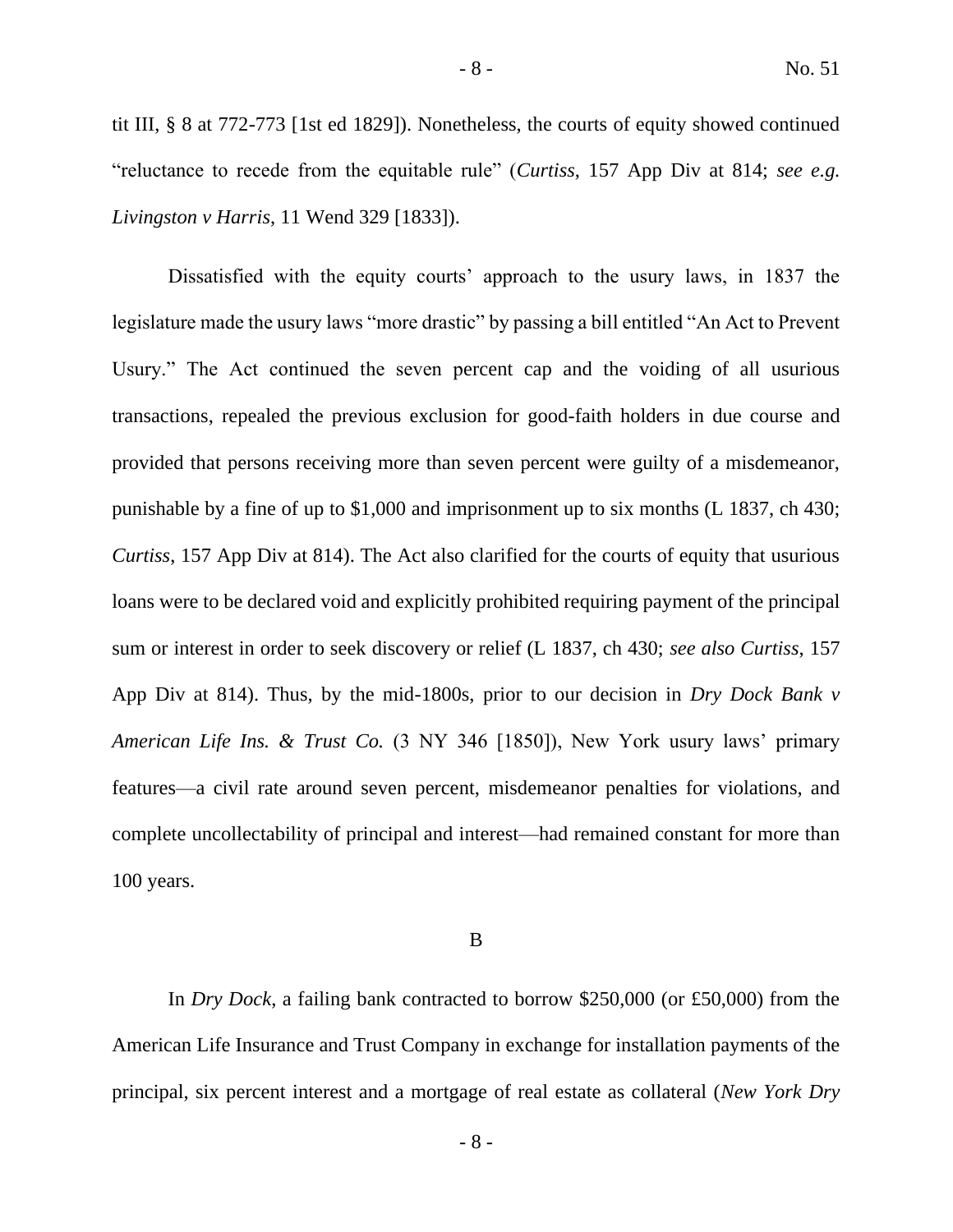*Dock Co. v American Life Ins. & Trust Co.*, 3 Sandf Ch 215, 252 [Ch Ct 1846]). In addition, the bank promised to pay a discount, or commission, to the vice president of American Life (*id.* at 253). The bank then sued to declare the transaction void for usury (*id.*). The Vice Chancellor determined that the commission should properly be included as a component of interest and declared the transaction void as usurious. Supreme Court reversed, but our Court reinstated the Vice Chancellor's decision, voiding the loan—both principal and interest—as usurious (*Dry Dock,* 3 NY at 362). Our decision in *Dry Dock* spurred the legislature to action, but not to removal of the rule that usurious loans were utterly void.<sup>4</sup> Rather, shortly after *Dry Dock*, the legislature prohibited corporations from raising a usury defense "in any action" (L 1850, ch 172). Despite persistent attacks launched at the usury laws, the legislature did not alter New York's longstanding rule requiring total voiding of usurious loans. Even after the legislature enacted the 1850 corporation exception, the New York Chamber of Commerce, commercial groups, special legislative committees, and even

<sup>4</sup> Public outcry after *Dry Dock* was severe: the New York Journal of Commerce said the case revealed "more impressively than anything which has before come to our knowledge, the abominable injustice of [the usury] law," which "offers a standing premium for fraud, deception, ingratitude, and downright robbery" (*Great Bank Robbery*, 4 Bankers' Magazine and Statistical Register, 915 [1850]; *see also* Franklin Winton Ryan, Usury and Usury Laws: A Juristic-Economic Study of the Effect of State Statutory Maximums for Loan Changes Upon the Lending Operations in the United States 58-60 [1924]). The New York Evening Post similarly wrote: "[w]ell may the business community look up a law with horror and detestation which gives such advantages to knavery and dishonesty….Such a law offers one of the most powerful temptations to fraud" (*The Usury Question*, NY Evening Post [Feb. 23, 1850]). The Post additionally noted that "Maine, Rhode Island, Connecticut, Ohio, and other states" had repealed their usury laws and that a "number of projects for the repeal of the more stringent provisions of the usury laws are now before the Legislature of New York" (*id.*).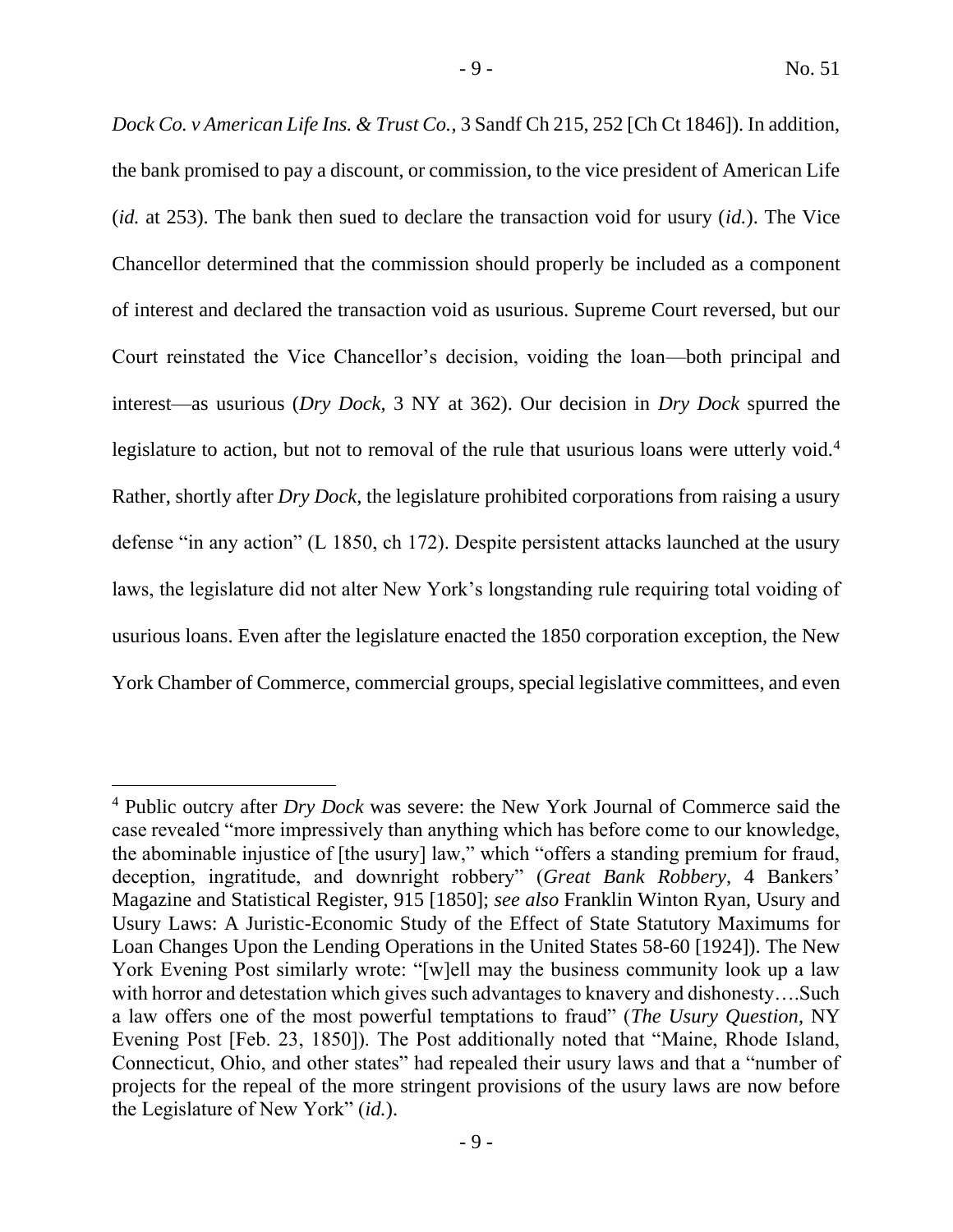the Governor made repeated entreaties to the legislature to repeal or amend the usury laws (4 New York Chamber of Commerce Minutes, 195-196, 293-294, 295 [1847-1858]; *Reports of the Chamber of Commerce From 1854-1864*, New York Chamber of Commerce Annual Reports, 154-176 [Mar. 17, 1854]); *see also* John F. Baker, *Usury*, 1 Am Civ LJ 64, 64 [1873]; *Message from the Governor*, NY Times [Jan. 3, 1854]). By 1854, the Chamber reported more than 20 states had more lenient interest limits and penalties for usury, which amplified the worries that New York might lost its burgeoning status as a financial center (*Reports of the Chamber of Commerce From 1854-1864*, New York Chamber of Commerce Annual Reports, 159 [Mar. 17, 1854]). In multiple memorials submitted to the legislature, the Chamber, with thousands of signatories from the business community, asked for a repeal of the usury statute for private parties, while allowing for a default maximum rate of seven percent for banks and parties lending without contracts (*Reports of the Chamber of Commerce From 1854-1864*, New York Chamber of Commerce Annual Reports, 167, 195-196 [Mar. 17 1854]). Nevertheless, the legislature neither raised the permissible interest rate nor refused to soften the complete forfeiture of principal and interest.

## C

Corporations remained outside the protections of the usury statute for the next 115 years (*Hammelburger v Foursome Inn Corp*., 54 NY2d 580, 589-590 [1981]). However, the corporate exclusion proved highly exploitable (*id*.). After the Second World War, the United States experienced a "credit explosion" (James M. Ackerman, *Interest Rates and*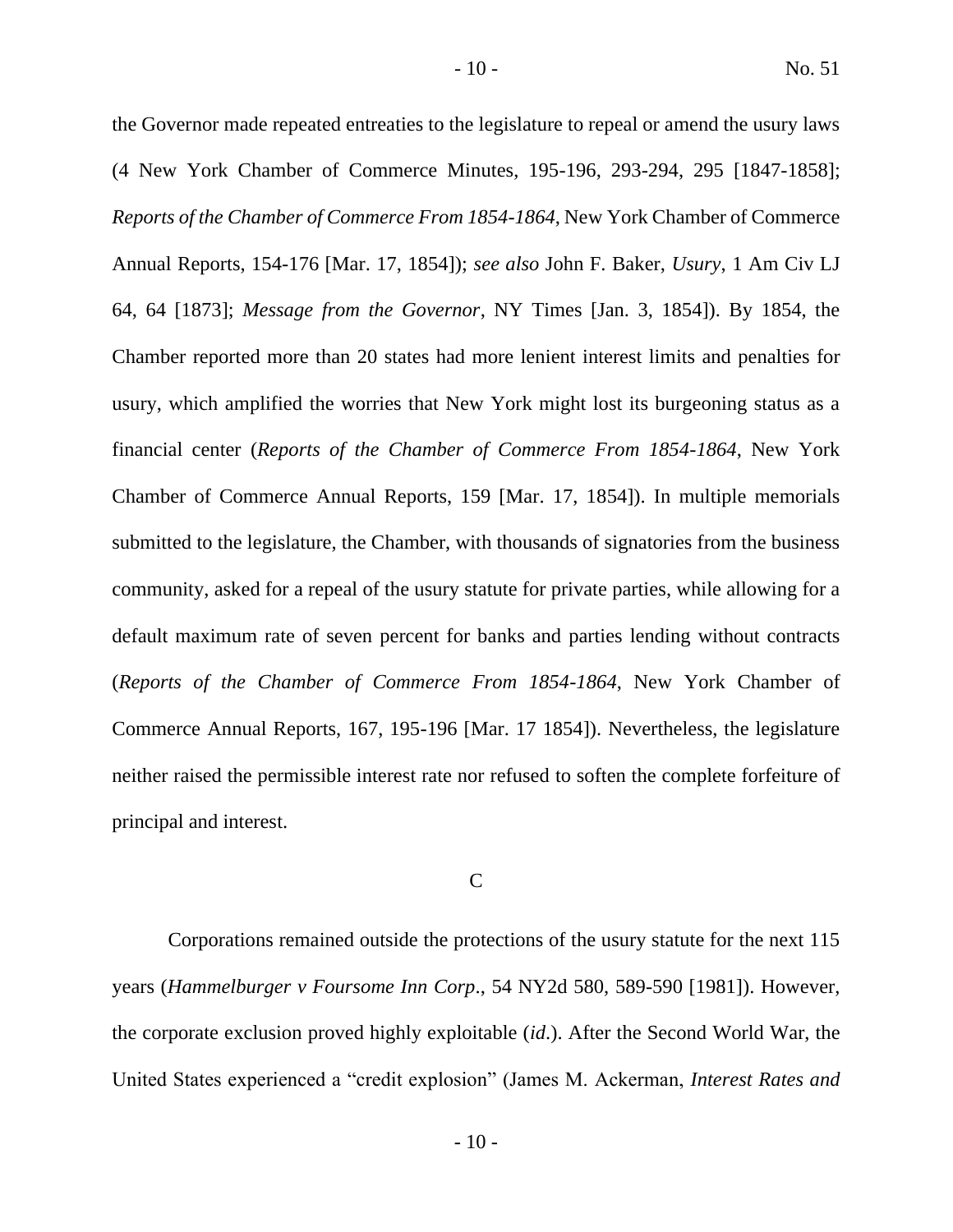*the Law: A History of Usury*, 1081 Ariz St LJ 61, 93 [1981]). Organized criminal groups built large and highly lucrative money lending businesses in which they charged "unconscionable rates of interest" such as 250% or even 2000% per year (1965 NY Legis Ann at 47). By requiring borrowers to incorporate as a condition of receiving an otherwise usurious loan, lenders could easily evade the usury laws (*id*. at 48 [referring to this legal loophole as a "vacuum which exists in the usury laws"]). In several cases, our Court upheld otherwise usurious transactions in which the loan sought by an individual was obtained on the condition that a corporation was formed for the sole purpose of avoiding the usury statute (s*ee e.g. Werger v Haines Corp*., 302 NY 930 [1951]; *Jenkins v Moyse*, 254 NY 319 [1930]). Insecure businesses that had difficulty finding financing elsewhere naturally also proved an easy target for such predatory lending (1965 NY Legis Ann at 50; *see also Syndicate Loan-Shark Activities & New York's Usury Statute*, 66 Colum L Rev 167, 168 [1966]).

To address the situation, in 1965 the New York State Commission on Investigation issued a report strongly recommending the creation of a criminal usury statute and supplementing the new criminal enforcement with additional civil protections (An Investigation of the Loan-Shark Racket: A Report by the New York State Commission of Investigation 80 [1965]). The longer memorandum sent to the legislature alongside the bill explained the proposed change to the civil usury law, re-allowing corporations to interpose a defense of usury when interest exceeded the proposed criminal rate:

> "This measure is vital in curbing the loan-shark racket as a complement to the basic proposal creating the crime of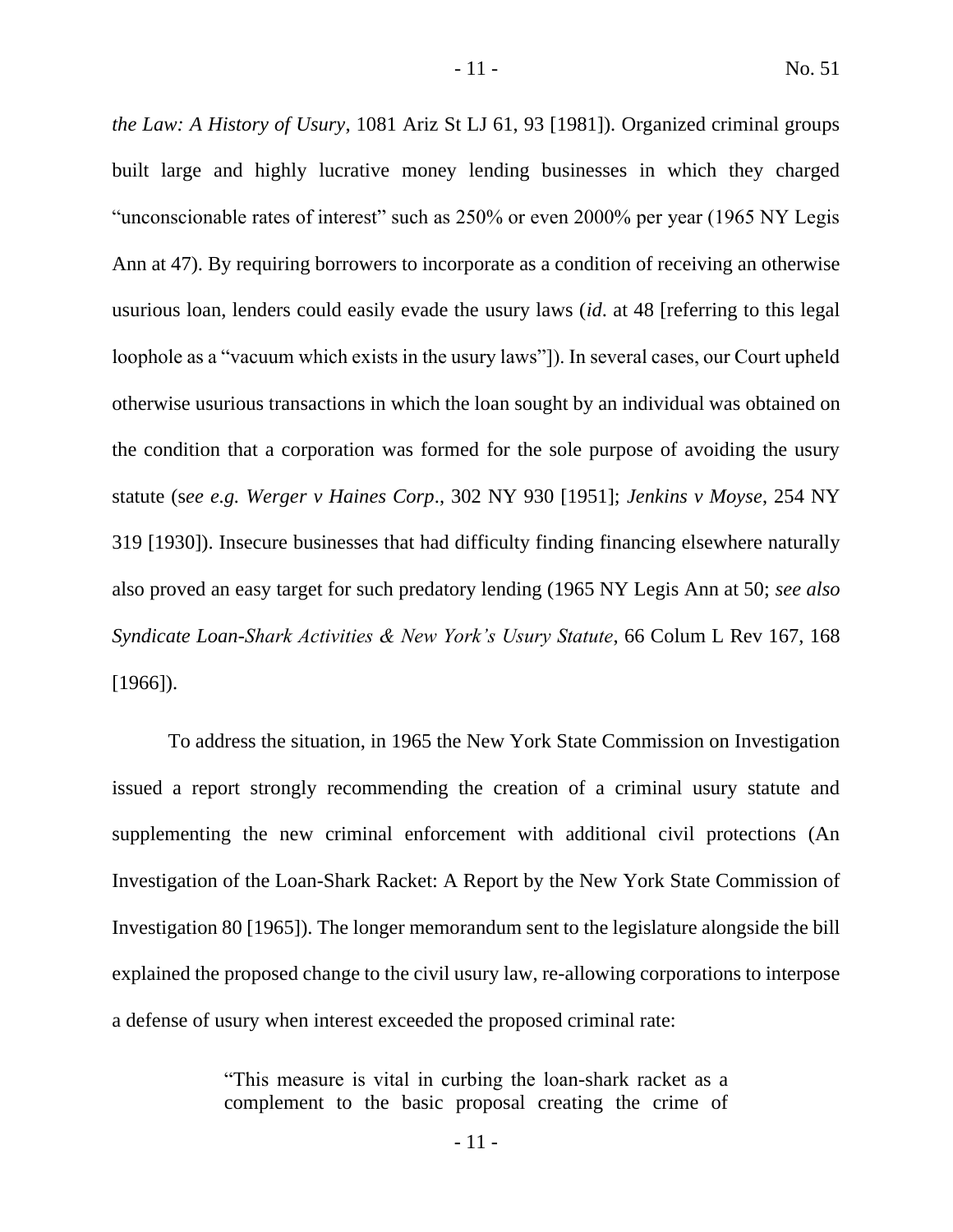criminal usury. As noted above, loan-sharks with full knowledge of the present law, make it a policy to loan to corporations. The investigation disclosed that individual borrowers were required to incorporate before being granted a usurious loan. This is a purely artificial device used by the loan-shark to evade the law—an evasion which this proposal would prevent." (*id.* at 84; *see also* Mem of Administration, L 1965, ch 328, 1965 NY Legis Ann at 50).

The legislature agreed and enacted a new provision of the Penal Law, which made loans charging more than 25% annual interest a felony in the second degree, and which, to combat the misuse of the corporate exemption from usury, restored the defense of usury to corporations in civil actions if the interest rate charged on the loan exceeded the criminal usury rate (*see* L 1965, ch 328; Penal Law § 190.40; General Obligations Law § 5-521 [3]).

In 1980, after corporations, operating in a period of high inflation, cited a disadvantage competing internationally with foreign banks not subject to domestic usury laws, the legislature amended the criminal usury statute to exclude loans greater than \$2.5 million (Letter of the New York State Banker's Association, Bill Jacket, L 1980, ch 369; Letter from Richard A. Brown, Counsel to the Governor, Bill Jacket, L 1980, ch 369; General Obligations Law § 5-501 [6] [b]). The legislative history of the 1980 amendment also evidences the legislature's judgment that borrowers of more than \$2.5 million were "capable of protecting their own interests" without the protection of the usury laws (Banking Department Mem on Bill Before the Governor for Executive Action, Bill Jacket, L 1980, ch 369). Once again, though, the legislature did not alter the 300-year-old rule that, where usury is established, the transaction is entirely void, preventing recovery of both principal and interest.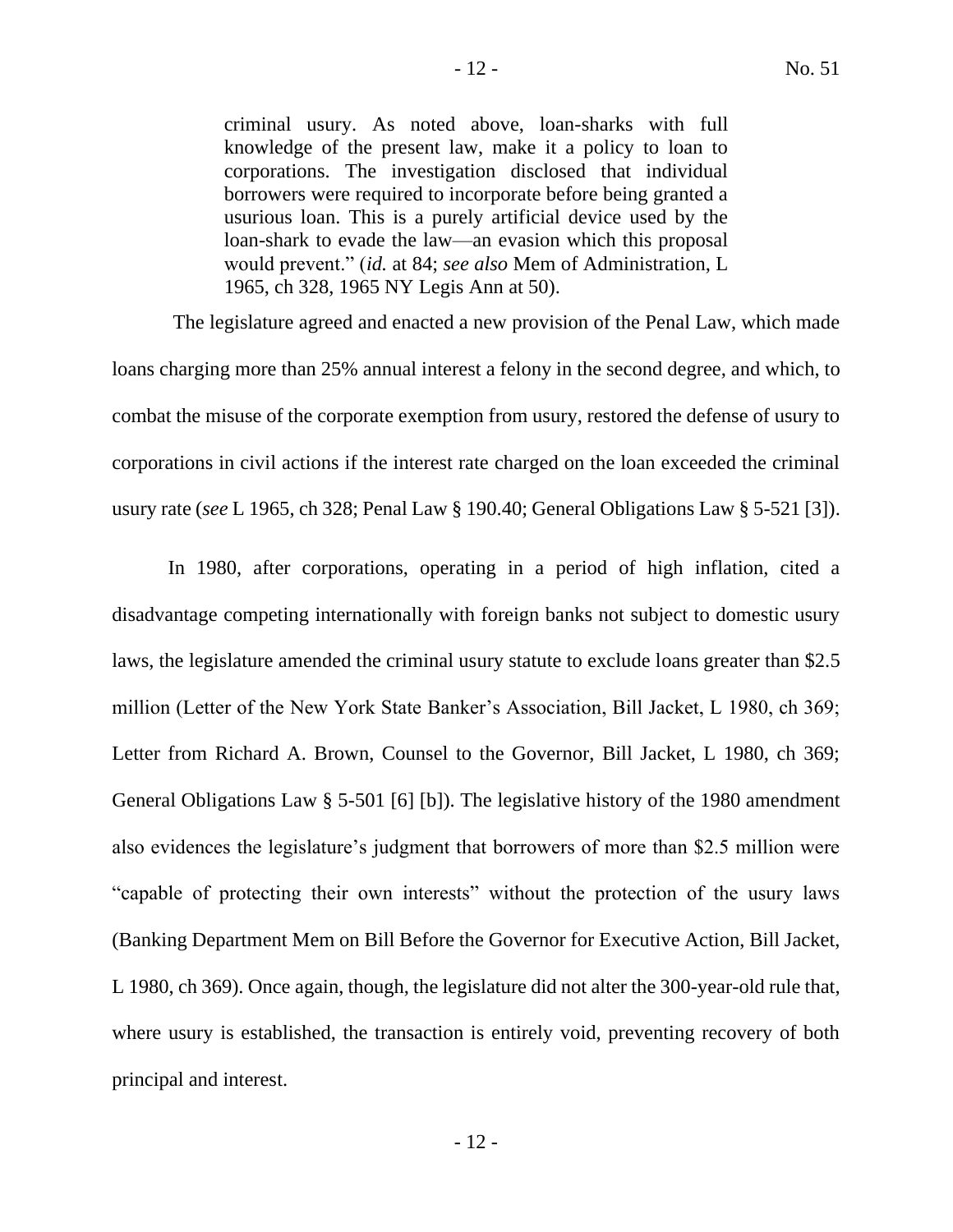D

Although the ancient laws relating to usury had religious and moral underpinnings, some of which may have carried into New York's original usury law, the modern conception of our usury laws focuses on the protection of persons in weak bargaining positions from being taken advantage of by those in much stronger bargaining positions (*Schneider v Phelps*, 41 NY2d 238, 243 [1977]). Without doubt, New York's voiding of usurious contracts "can be harsh," perhaps especially in comparison to other states' laws, but the penalty reflects the legislature's consistent condemnation of the "evils of usury" (*Seidel v 18 E. 17th St. Owners*, 79 NY2d 735, 740-741 [1992]). The forfeiture of interest and capital serves a strong deterrent effect—one the legislature has repeatedly affirmed (*id.*).

The foregoing history and purpose of the usury law's history makes the interpretation of the modern statutes clear. Section 5-511 (1) of the General Obligations Law voids loans that charge above the rate set out in 5-501 (the civil usury rate of 16%); that recapitulates the unbroken rule from 1717 forward. Subdivision 1 of section 5-521 prohibits corporations from raising a usury defense "in any action", which reflects the legislative response to *Dry Dock*. That section also states that the prohibition on corporations raising usury as a bar to enforcement of the loan does not apply "to any action in which a corporation interposes a defense of criminal usury as described in section 190.40 of the penal law" (*id.* § 5-521 [3]), which reflects the 1965 legislation's repeal of the corporate bar on raising usury as a defense where the interest rate exceeds 25%. In other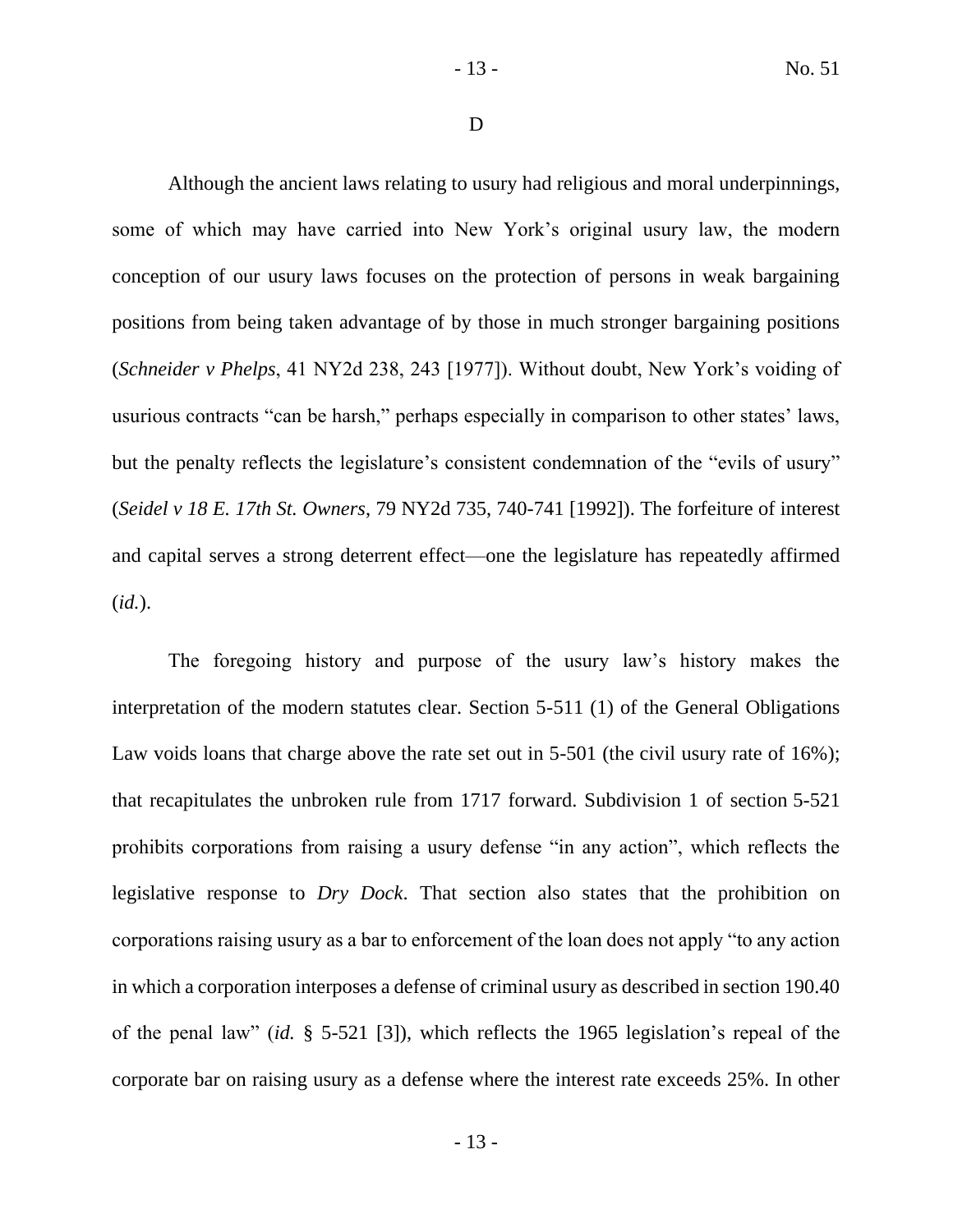words, although section 5-521 (1) "disallows" corporations from raising the defense of usury with respect to a loan charging less than 25% interest (*Fischer v Panasian Communications*, 87 NY2d 958, 960 [1996]), section 5-521 (3) renders section 5-521 (1) inapplicable where the interest rate is greater than 25%, meaning corporations fall within the purview of section 5-501 with respect to those usurious loans.

The fact that Penal Law § 190.40 itself does not void a loan charging more than 25% interest is irrelevant. Penal Law § 190.40 is a penal statute imposing criminal liability and it is not the purview of the Penal Law to define defenses in civil actions. Rather, General Obligations Law § 5-521 provides that corporations cannot raise a defense of usury in any action unless the corporation relies on the defense of criminal usury "as described in section 190.40 of the penal law" (*id.* § 5-521 [3]). As regards civil usury, Penal Law § 190.40 merely specifies the rate of criminally usurious interest. General Obligations Law § 5-511 (1) provides that all loans charging an interest rate greater than that permitted in section 5-501 "shall be void." A criminally usurious rate higher than 25% is an interest rate greater than the civil usury limit of 16% prescribed in section 5-501. The legislature provided no exceptions to the voiding of usurious loans if the borrower is a corporation. Rather, the General Obligations Law treats corporate borrowers differently only to the extent that corporate borrowers may raise criminal usury, but not civil usury, as a defense. The statutory authority, coupled with the legislative intent behind the 1965 amendment, requires the conclusion that the legislature intended for criminally usurious loans made to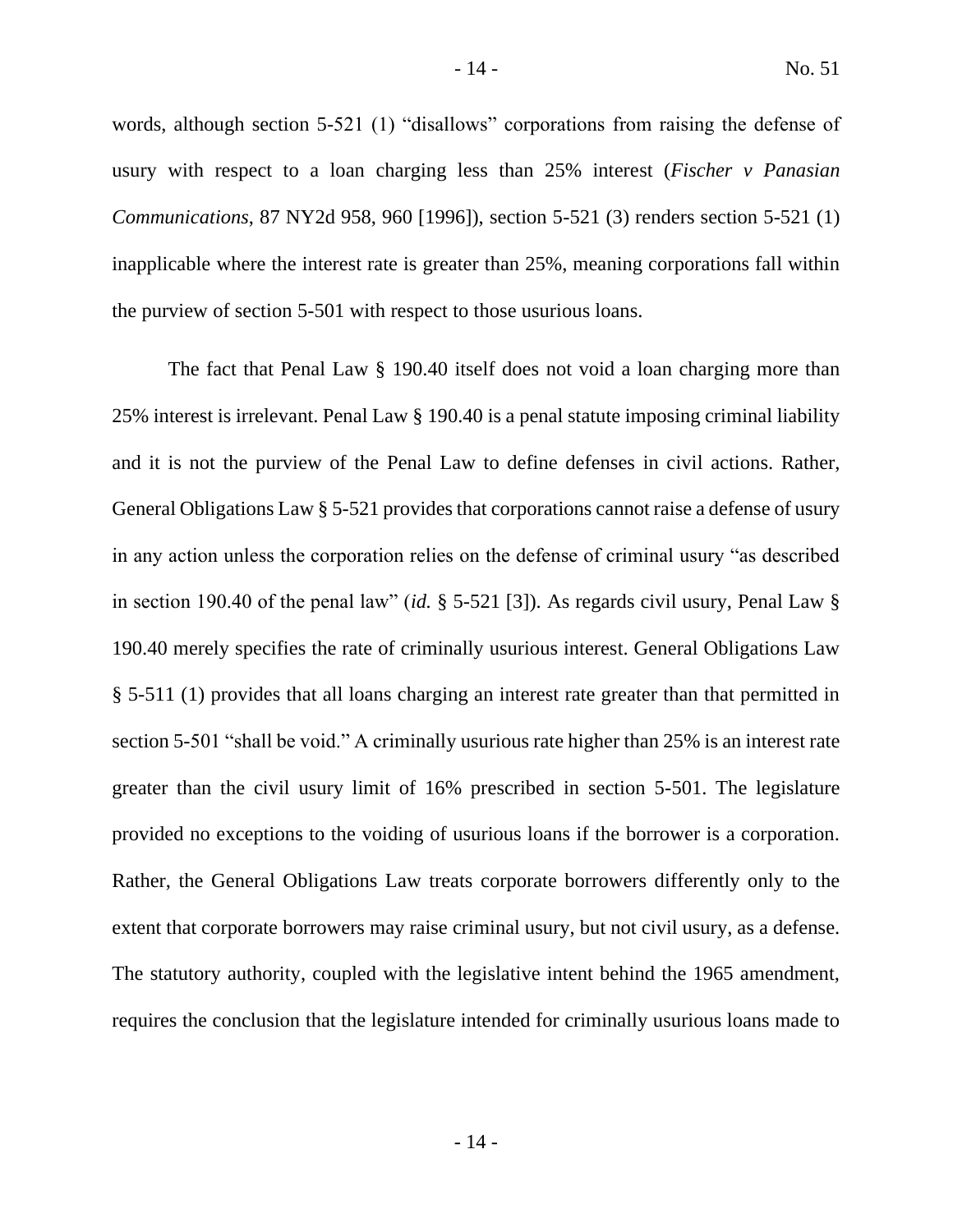corporate borrowers to be void when a successful usury defense, based on the criminal usury rate, is raised.

Particularly given the legislature's intention to deter loan-sharking by allowing corporations to raise a criminal usury defense, it would be incongruous to deviate from that rule and conclude that the legislature intended a more forgiving remedy against those who lend at or above the criminal usury rate than those who violate only the civil usury standard. Indeed, the 1965 Commission report, submitted to the legislature alongside the draft legislation that became law, noted: "it would be most inappropriate to permit a usurer to recover on a loan for which he could be prosecuted" (*Hammelburger*, 54 NY2d at 589-590 [cleaned up], quoting Mem of Administration, L 1965, ch 328, 1965 NY Legis Ann at 50).

Our conclusion is also supported by the legislature's enactment of express exceptions where it has found complete invalidity of an otherwise usurious instrument counterproductive. The legislature, for example, expressly provided that savings banks entering into a usurious loan will forfeit interest but not principal (General Obligations Law § 5-511 [1]).<sup>5</sup> Yet, despite numerous entreaties over many centuries, other than the exception for savings banks, the legislature has never addressed complaints by permitting courts to limit a borrower's remedy for a usurious loan to reduction of the interest rate or loss of interest only. Thus, loans proven to violate the criminal usury statute are subject to

<sup>&</sup>lt;sup>5</sup> Historically, the legislature has also excluded bottomry contracts and respondentia bonds from the usury laws (L 1837, ch 430; General Business Law § 373). As described earlier, the for the 50-year period from 1787 to 1837, the legislature excluded good-faith holders in due course from the usury laws.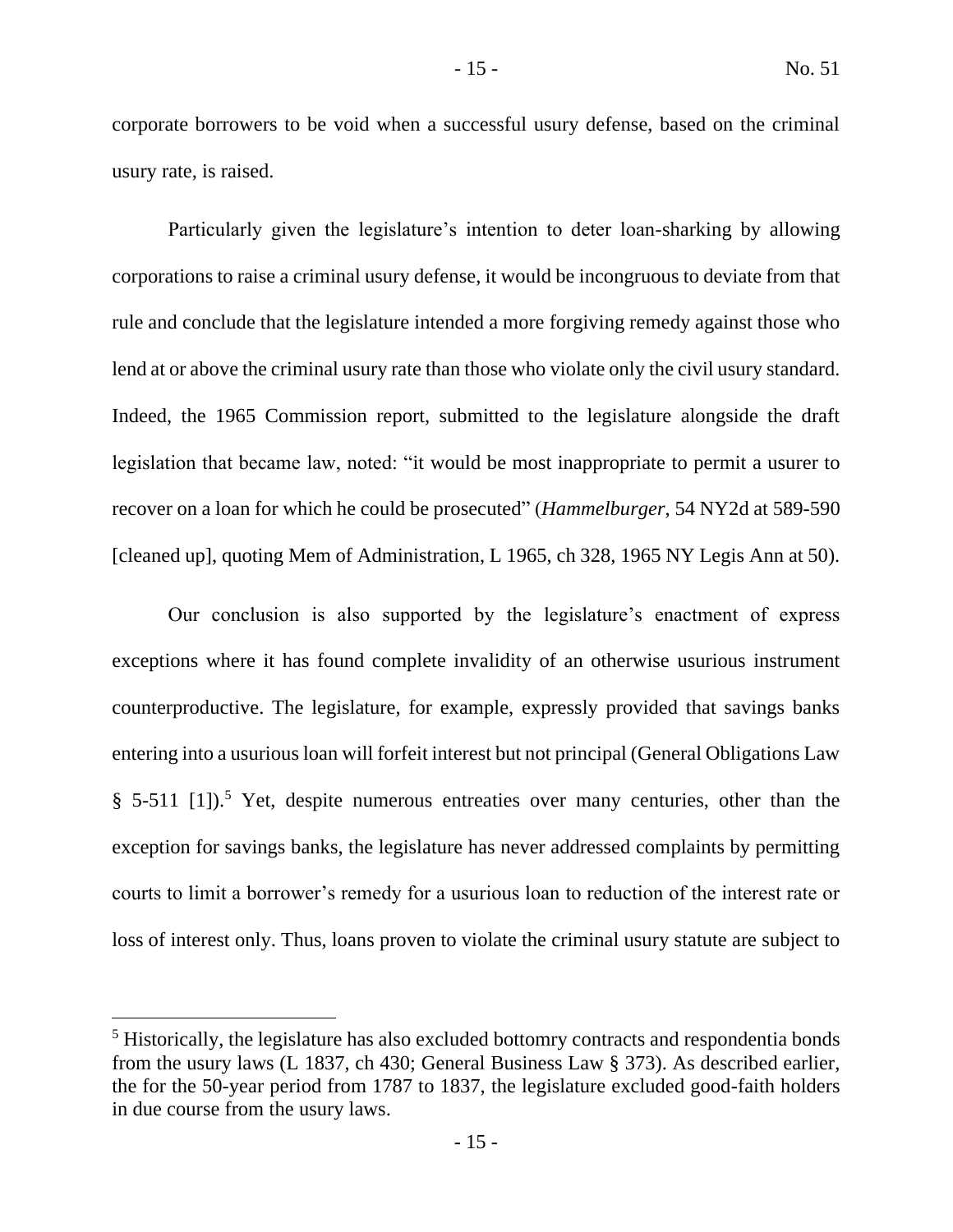the same consequence as any other usurious loans: complete invalidity of the loan instrument.

## Certified Question No. 1: Floating-Price Convertible Options and Interest

Turning to the Second Circuit's first certified question, we are asked whether a conversion option that permits a lender to convert outstanding balance to shares of stock at a fixed discount should be treated as interest for purposes of a usury determination. We conclude that, in assessing whether the interest on a given loan has exceeded the statutory usury cap, the value of the floating-price<sup>6</sup> convertible options should be included in the determination of interest. New York law requires that the value of the conversion option, like all other property exchanged in consideration for the loan, should be included in determining the loan's interest rate for purposes of the usury statutes, to the extent such value, when measured at the time of contracting, can be reasonably determined. The hypothetical possibility that a future exercise of a floating-price conversion option may result in a return exceeding 25% does not render a loan usurious on its face. Rather, the value of such an option is a question of fact, and the burden to prove that value is on the borrower.

As a threshold matter, the transaction at issue here is a loan. When determining whether a transaction is a loan, substance—not form—controls (*see Dry Dock,* 3 NY at

 $6$  The type of convertible note at issue here is sometimes referred to as a "fixed discount" (from a variable trading price) or a "floating-price" option (because the conversion ratio is determined by the stock price). We use the latter term herein.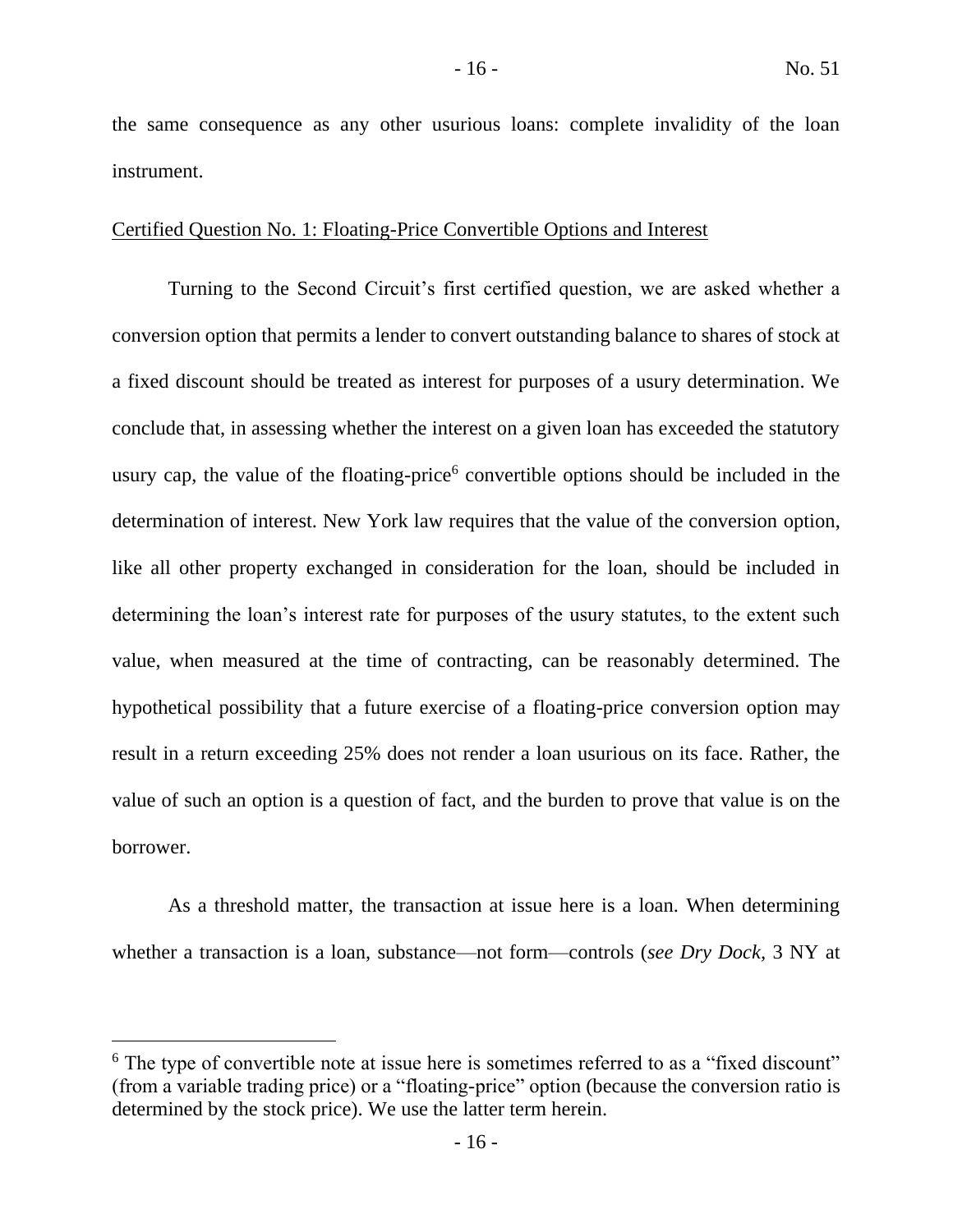354). Several factors help distinguish loans from equity purchases and joint ventures, which are not subject to the usury laws. First, parties who are not directly exposed to market risk in the value of the underlying assets are likely to be lenders, not investors (*see e.g. Hall v Eagle Ins. Co.*, 151 App Div 815 [1st Dept 1912], *affd* 211 NY 507 [1914]). Additionally, context, such as whether a party applied to the other for a loan or had outstanding, separate transactions, helps to distinguish between intent to borrow and intent to engage in a joint transaction or exchange money for some other reason (*see e.g. Szerdahelyi v Harris*, 67 NY2d 42, 46 [1986] [holding a transaction was a loan and not a purchase-money mortgage]; *Meaker*, 145 NY at 171 [considering existing debts between the parties to discern if a payment was interest on a loan or payment of an outstanding debt and finding the latter]). For example, in *Orvis v Curtis*, where we held that a transaction was not a loan but rather a joint speculation in stocks, it was "plain that the defendant's purpose was not to borrow money, but to deal in stocks. There [was] no proof or claim in the record that he ever applied to the plaintiff for a loan. He did apply to him for the purpose of entering into a joint transaction to speculate in property" (157 NY 657, 661-662 [1899]).

Here, Adar Bays is a lender, GeneSYS a borrower, and the parties executed a traditional loan instrument—the note—constituting a promise by GeneSYS to repay the loaned principal, plus interest, in some form, by a maturity date. The transaction, at its inception, was plainly a loan (*see Seidel*, 79 NY2d at 744; *Hall*, 151 App Div at 823). The presence of a floating-price conversion option does not transform a loan into an equity investment. The conversion option was an intrinsic part of the consideration Adar Bays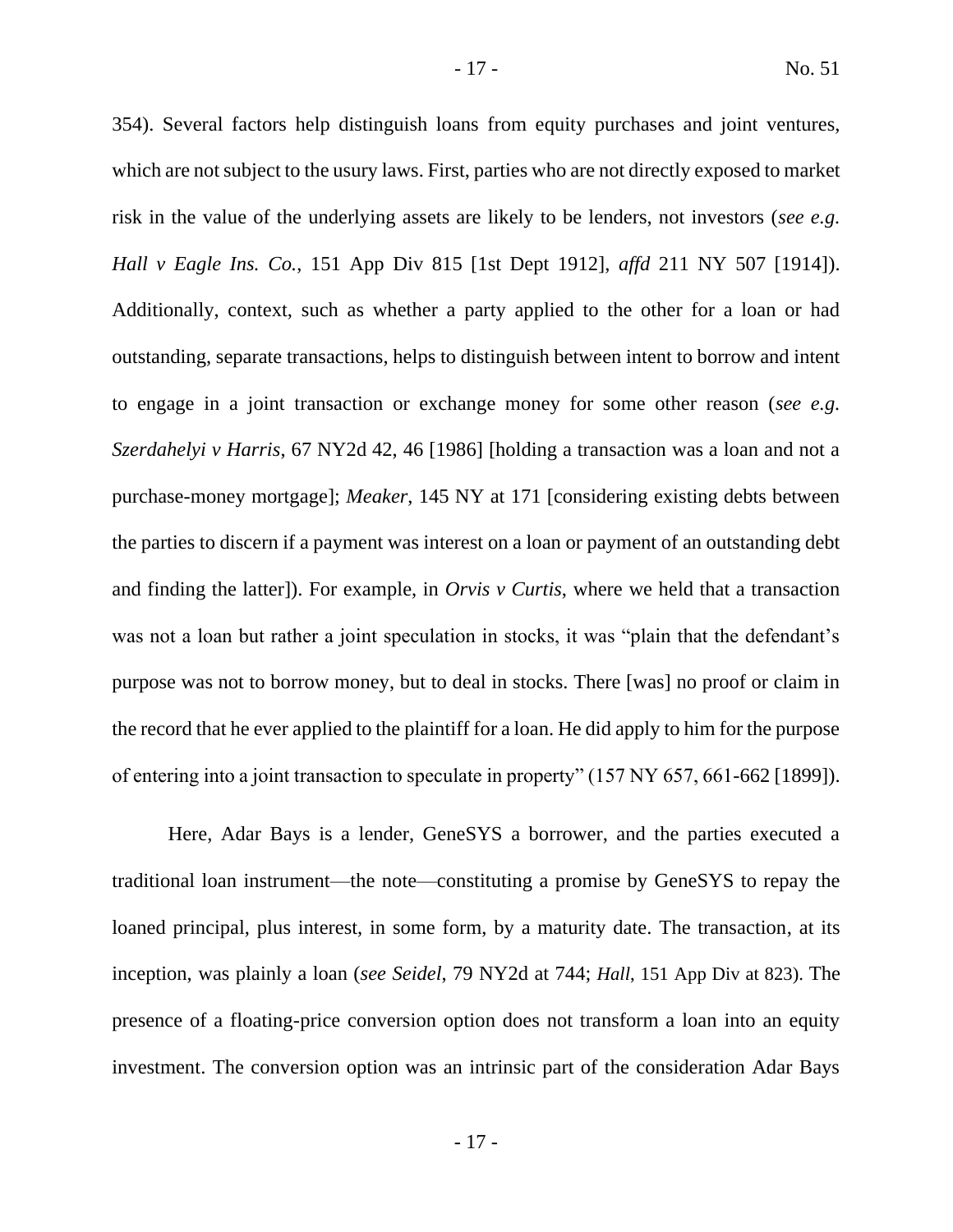received for the loan (Adar Bays First Am. Complaint at 3 ["(t)he conversion feature was essential to AB purchasing the Note"]). Moreover, through the floating-price conversion option, Adar Bays avoided the sort of share-price risk an equity investor or joint venturer would bear: at the instant that Adar Bays exercises its conversion option, it will always receive more stock than the converted principal could have purchased on the open market at the current trading price because of the 35% discount calculated from the lowest trading price in the 20-day period preceding the notice of conversion.<sup>7</sup> Additionally, our holding in *Seidel* supports a determination that floating-price convertible notes are loans (79 NY2d at 744). In *Seidel*, the lender had the option to transform some of the debt into ownership in the borrower's cooperative (*id.* at 738). We held that the transaction was nevertheless a loan, and the "mere presence of a unilateral option in favor of Herbst—in lieu of \$75,000 of the bond face amount—did not transform the lender into a joint venturer" (*id*. at 744). Loans with the option of repayment in property (including stock) rather than cash remain loans—not equity investments.

In an action to recover on a note, usury is an affirmative defense and the party seeking to void the loan agreement bears the burden of proving usury (*Brown v Robinson*, 224 NY 301, 314-315 [1918]). "There is no presumption that a contract is illegal or criminal. The illegality, if alleged, must be established by proof" (*Meaker*, 145 NY at 170).

<sup>&</sup>lt;sup>7</sup> GeneSYS asserts, and Adar Bays does not dispute, that the 35% discount on the trading price of the stock would yield to Adar Bays a 54% nominal gain relative to the principal converted whenever the conversion option is exercised, without account for any further gain in value related to the 20-day lookback period used to determine the conversion rate.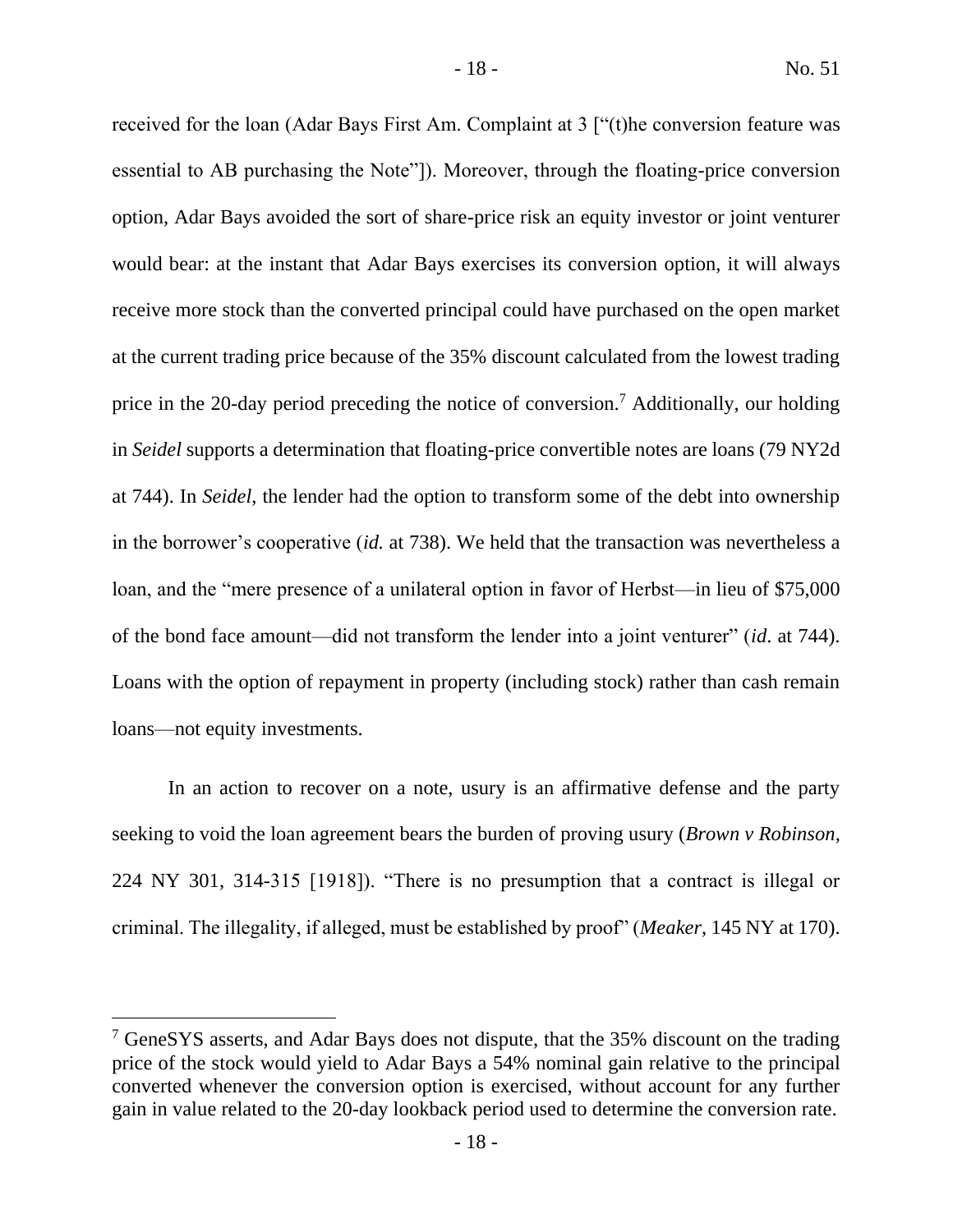Usurious intent is "an essential element of usury" and "where usury does not appear on the face of the note, usury is a question of fact" (*Freitas v Geddes Sav. & Loan Assn.*, 63 NY2d 254, 262 [1984]).

In determining whether a loan is usurious, "interest" is construed broadly. From colonial times to present, the legislature has defined interest to include the value of all goods and promises exchanged in consideration for a loan in the usury analysis. The earliest usury prohibition in the colony of New York set out the modern and broad language prohibiting the "direct[] or indirect[]" taking of usurious interest (1 Colonial Laws of NY at 909). The 1837 usury law further established that the taking of "any greater sum, or greater value" of "any money, goods or other things in action…shall be void" (L 1837, ch 430). Today's usury statutes define "interest" to include all collateral exchanges of money or property, regardless of whether the usury is raised as a defense in a civil action (as occurred here) or the issue arises in a criminal prosecution. For example, General Obligations Law § 5-501 [2] requires:

> "No person or corporation shall, directly or indirectly, charge, take or receive any money, goods or things in action as interest on the loan or forbearance of any money, goods or things in action at a rate exceeding the rate above prescribed. The amount charged, taken or received as interest shall include any and all amounts paid or payable, directly or indirectly, by any person, to or for the account of the lender in consideration for making the loan or forbearance" (General Obligations Law § 5-501 [2]; *see also* Penal Law § 190.40 ["money or other property (charged) as interest on a loan"]; 3 NYCRR 4.2 [b]).

Not surprisingly then, our cases involving criminal usury show strict attention to additional fees exacted sometimes creatively through loan instruments (*see e.g.*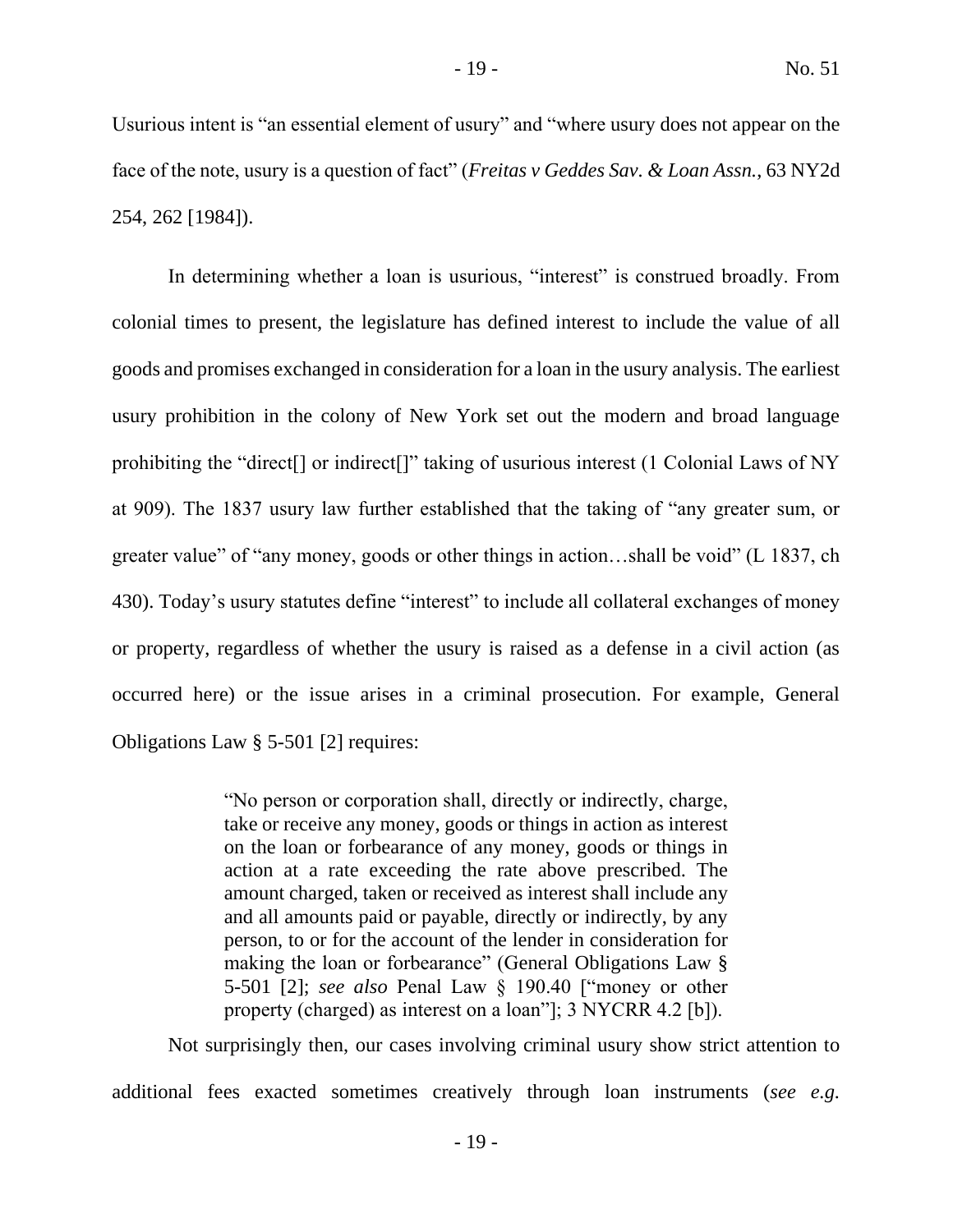*Hammelburger*, 54 NY2d at 594 [remanding for further fact finding as to the status of a \$2,100 fee, charged in addition to 24% interest on a loan, and that the lender argued was a finder's commission]; *Freitas*, 63 NY2d 254 at 257 [affirming a factual determination that a \$250 bank charge should not be included in the usury calculus]). Exchanges of other forms of property, substituted for money, are equally germane to the calculation (see *Schermerhorn v American Life Ins. & Trust Co.*, 14 Barb 131, 147 [NY Sup Ct 1852], *mod on other grounds sub nom Schermerhorn v Talman*, 14 NY 93 [1856] ["it is evident that the things substituted for, and loaned as money, must be truly estimated and valued at their money value"]).

Indeed, our decision in *Dry Dock* holds that all consideration to be paid in exchange for a loan should be valued when determining if a transaction is usurious:

> "Where however the object of the parties is a loan of money, and something else under the form of an exchange or sale is substituted for it, the principle of the loan, and consequently of the debt contracted by the nominal vendee, will be the value in money of the substitute received by him; and any consideration paid or secured to the vendor beyond that will in general be considered as interest for its forbearance" (3 NY at 359).

Because floating-price conversion options have intrinsic value that is bargained for in these loans, they should be treated as a component of interest. Indeed, this remains true even though it is possible that the conversion right may never be exercised because the usury laws are implicated "when a lender stipulates for a contingent benefit" that, if exercised or triggered, has the potential to cause interest to accrue in amounts greater than the legal limit (*Browne v Vredenburgh*, 43 NY 195, 197 [1870]; see *Diehl v Becker*, 227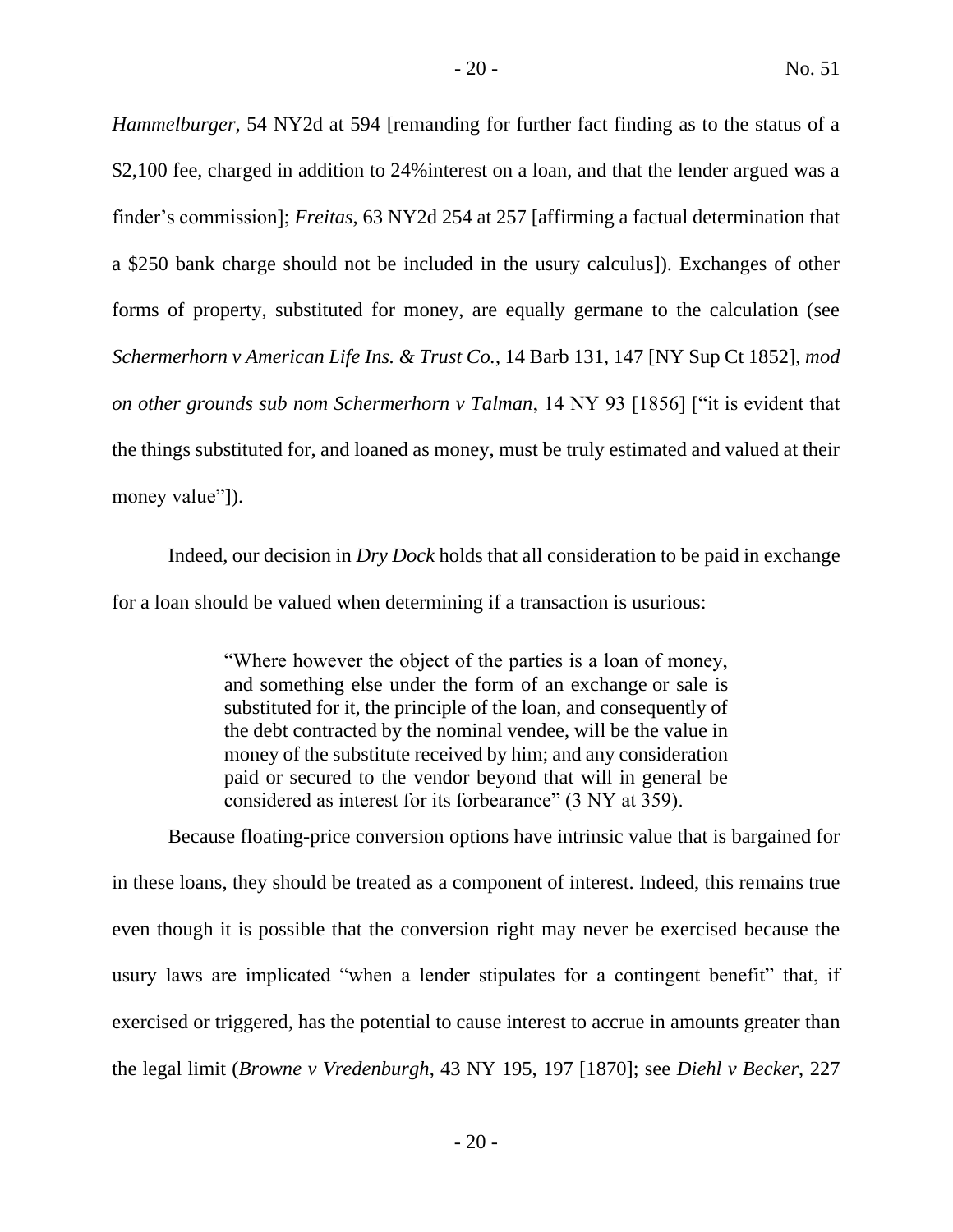NY 318, 326 [1919]). The federal district court decisions do not contest that proposition; indeed, they implicitly recognize the option's value but often dismiss it as too speculative, finding it difficult to imagine how such a valuation could be carried out (*see e.g., Union Capital LLC v Vape Holdings Inc*., 2017 WL 1406278, \*5 [SD NY 2017]; *Adar Bays, LLC v GeneSYS ID, Inc.*, 341 F Supp 3d 339, 355 [SD NY 2018]). However, our caselaw provides guidance as to the valuation of future contingent payments in the usury context. In *Hartley v Eagle Ins. Co. of London, England*, we considered whether a loan whose interest rate depended on the life expectancy of a third party exceeded the legal rate, ultimately remanding for more fact finding as to the actuarial tables used to calculated the probable lifespan (and interest) at the time of the loan (222 NY 178 [1918]). In *Brown v Robinson*, the Court similarly reviewed loans whose repayment, and corresponding interest rates, depended on actuarial tables and several other considerations, including the value of a right of redemption and the purchase of insurance against certain risks (224 NY 301).

*Hartley* and *Brown* establish several principles for assessing a criminal usury defense when a lender has bargained for both a stated interest rate and a contingent future option. First, an "agreement to pay an amount which may be more or less than the legal interest, depending upon a reasonable contingency, is not ipso facto usurious, because of the possibility that more than the legal interest will be paid" (*Hartley*, 222 NY at 184). Thus, the mere fact that a fixed-price future conversion option may be exercised at a future usurious rate does not render the loan usurious on its face. Indeed, in *Hammelburger*, we made clear that usurious intent in such situations is a question of fact, not a matter of law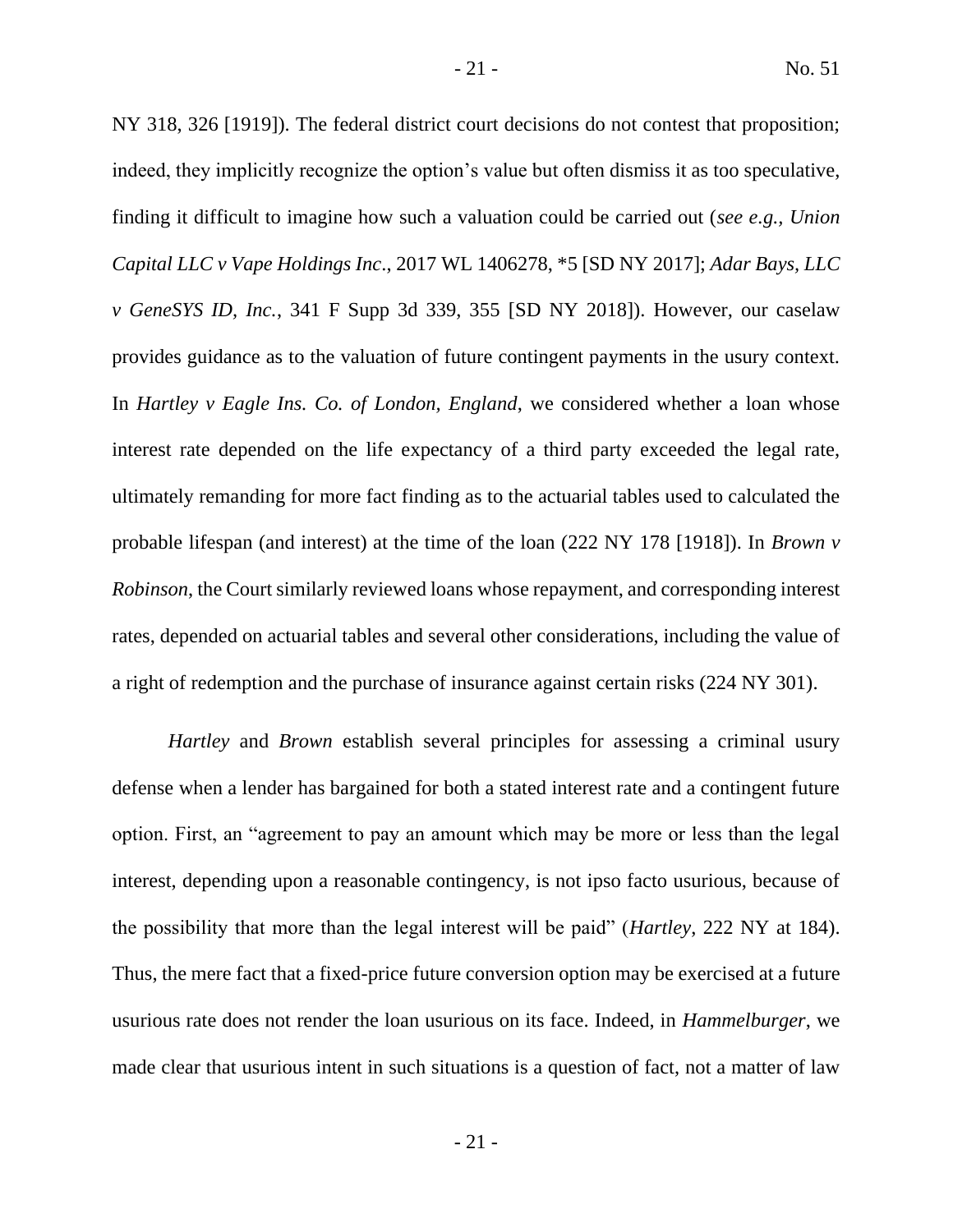(54 NY2d at 589). However, neither does the contingent nature of the option's exercise remove the loan from the scrutiny of the usury law (*see Browne*, 43 NY at 197 [1870]; *Diehl*, 227 NY at 326). Rather, *Dry Dock*, *Hartley* and *Brown* require us to assess the overall value of the conversion option at the time of the bargain.

We leave the determination of appropriate valuation methods for convertible options to fact finders. However, certain principles from our caselaw should be taken into account. *Brown* establishes that the valuation of a contingent future payment must be tailored to the risks involved in a particular investment and therefore should exclude contingencies or risks that are part of any loan transaction and, as such, are already taken into account by the usury statutes. For example, a borrower may go bankrupt or otherwise cease doing business and be unable to repay a loan. That risk, however, exists whether the loan is purely repayable in cash or in a mix of cash and securities (contingent or otherwise); that risk is fully built into the maximum interest rate allowable by law. Consequently, the value of the conversion option should not be discounted based on that risk (*see Colton v Dunham*, 2 Paige Ch 267, 273 [NY Ch 1830]). Likewise, if a lender has contractually protected itself in the loan instrument against other risks, those risks also should not be used to discount the value of the conversion option (*see Brown*, 224 NY at 316) ["Under these circumstances . . . the (lender) must be charged with having eliminated this contingency"]). Here, for example, the note provides that if GeneSYS is delisted, the interest rate jumps to 24%, or just under the legal limit, so Adar Bays has protected itself against the risk of delisting. Consequently, that risk should not be used to discount the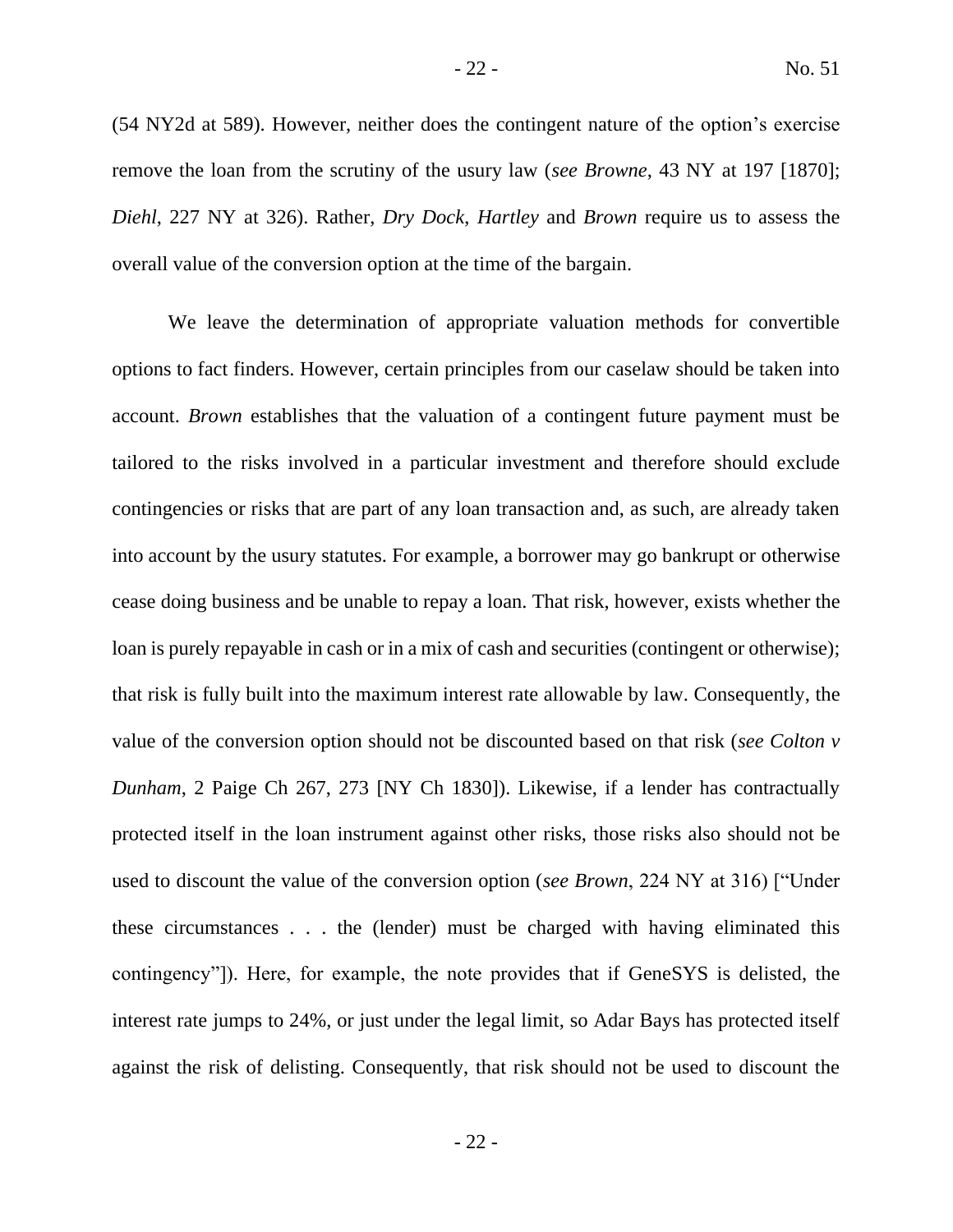value of the conversion option. Additionally, the risk of a borrower refusing conversion should not affect the value of the option: in the event the borrower refuses, the lender, as Adar Bays did in this instance, can sue to enforce the contract so long as it is not usurious. Ordinary contract remedies exist to protect against this contingency and it neither renders the loan uncertain nor affects the value of the consideration exchanged. The situation would be no different were a borrower to refuse to pay monies due under any loan having no conversion option: the statutory usury cap allows for the possibility of litigation costs.

The dissent incongruously criticizes our decision as either rendering notes containing floating-price conversion options presumptively void or inappropriately increasing litigation of fact questions concerning whether particular transactions are usurious. Neither is accurate. Our analysis is consistent with the longstanding principle that, because a "usurer usually seeks to conceal the usury, and to accomplish [the] purpose by indirect methods" (*Meaker*, 145 NY at 169), questions of usurious intent and whether a transaction is a "cover for usury" are typically "question[s] of fact" (*Hammelburger*, 54 NY2d at 594; *Beals v Benjamin*, 33 NY 61, 67 [1865]). Our decision today does nothing to alter the borrower's burden of establishing usury as a defense in a civil action. Rather, we answer only that which the Second Circuit has asked: stock conversion options should be considered when determining the interest charged on a loan transaction and usurious loans to corporations are wholly void under the General Obligations Law.

We have not been asked how to determine the value of stock conversion options here and do not endorse any particular methodology. Nonetheless, we are confident that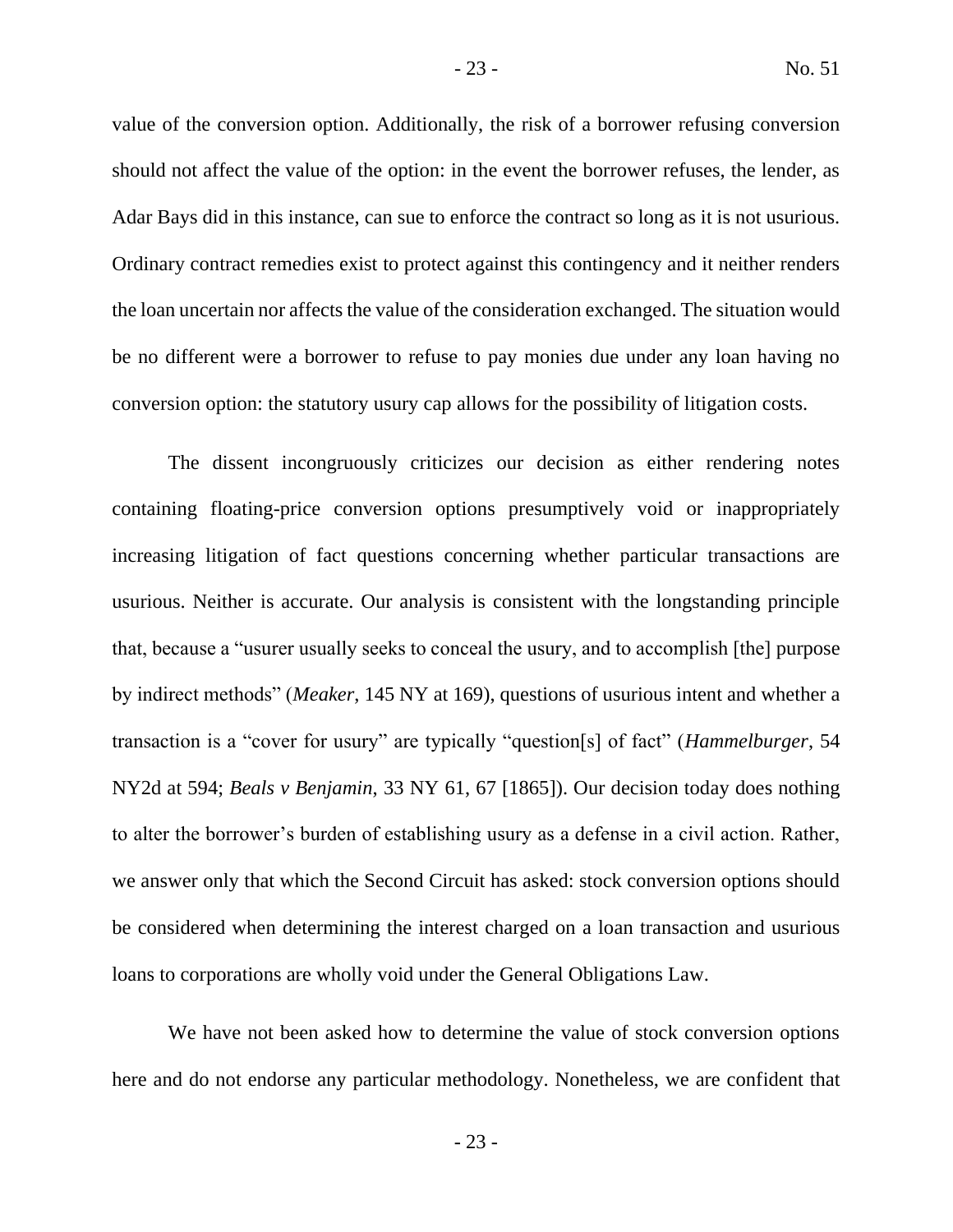convertible options are not so speculative that, as a matter of law, they cannot be valued.<sup>8</sup> The valuation of options is widespread and is the foundation on which hedge funds operate (*see e.g.* John D. Finnerty & Mengyi Tu, *Valuing Convertible Bonds: A New Approach*, 36 Bus Valuation Rev 85 [2017] [describing an evolving body of literature in which models have been developed since the 1970s to value contingent claims]).<sup>9</sup> Floating-price options may be considerably more simple to value than fixed-price conversion options, which are more dependent on changing market values (*see* Krishna Ramaswamy & Suresh Sundaresan, *The Valuation of Floating Rate Instruments: Theory and Evidence*, 7 J Fin

<sup>&</sup>lt;sup>8</sup> In fact, one incongruity of Adar Bays's argument that floating-price convertible options are too uncertain as to be valued is that Adar Bays demanded and was awarded expectancy damages. Adar Bays maintains that the volatility of GeneSYS' stock prices, particularly in the 3-day window in which the conversion would take place, renders the convertible option's value uncertain because, due to such fluctuation, it would be "far from a guarantee that [Adar Bays] would see any value from conversion" (brief for respondent, at \*17). Under New York law, expectancy damages, which "give[] force to the provisions of a contract by placing the aggrieved party in the same economic position it would have been in had both parties fully performed" are required to be proved with "reasonable certainty" (*Bausch & Lomb Inc. v Bressler,* 977 F2d 720 [1992]; *Kenford Co. v County of Erie*, 67 NY2d 257, 261 [1986]; *Union Car Adv. Co. v Collier*, 263 NY 386, 401 [1934]). Although expectancy damages are calculated and subject to certainty at the time of breach and usury must be calculated at the time of contract formation, Adar Bays is arguing inconsistently about the 3-day period implicated in both analyses. On the one hand Adar Bays argues the GeneSYS stock price fluctuates so much during even the 3-day period between a conversion demand and actual conversion as to render any profit uncertain (when attempting to defeat a usury defense), yet claims its measure of expectancy damages is "reasonably certain."

<sup>&</sup>lt;sup>9</sup> Models for convertible bond pricing first appeared in the 1970s, most notably including the Black Scholes model, which won its developers the Nobel Prize (Finnerty and Tu at 85). Models have continued to be developed with increasing levels of sophistication since. Today, the single-factor binomial lattice model, in which different predictive factors are combined to calculate the risk of default so as to isolate a single factor (the firm's stock price), predominates (*id*. at 87). In all the models described in the Finnerty and Tu literature review, the error rate of model predictions does not exceed 10% (*id.*).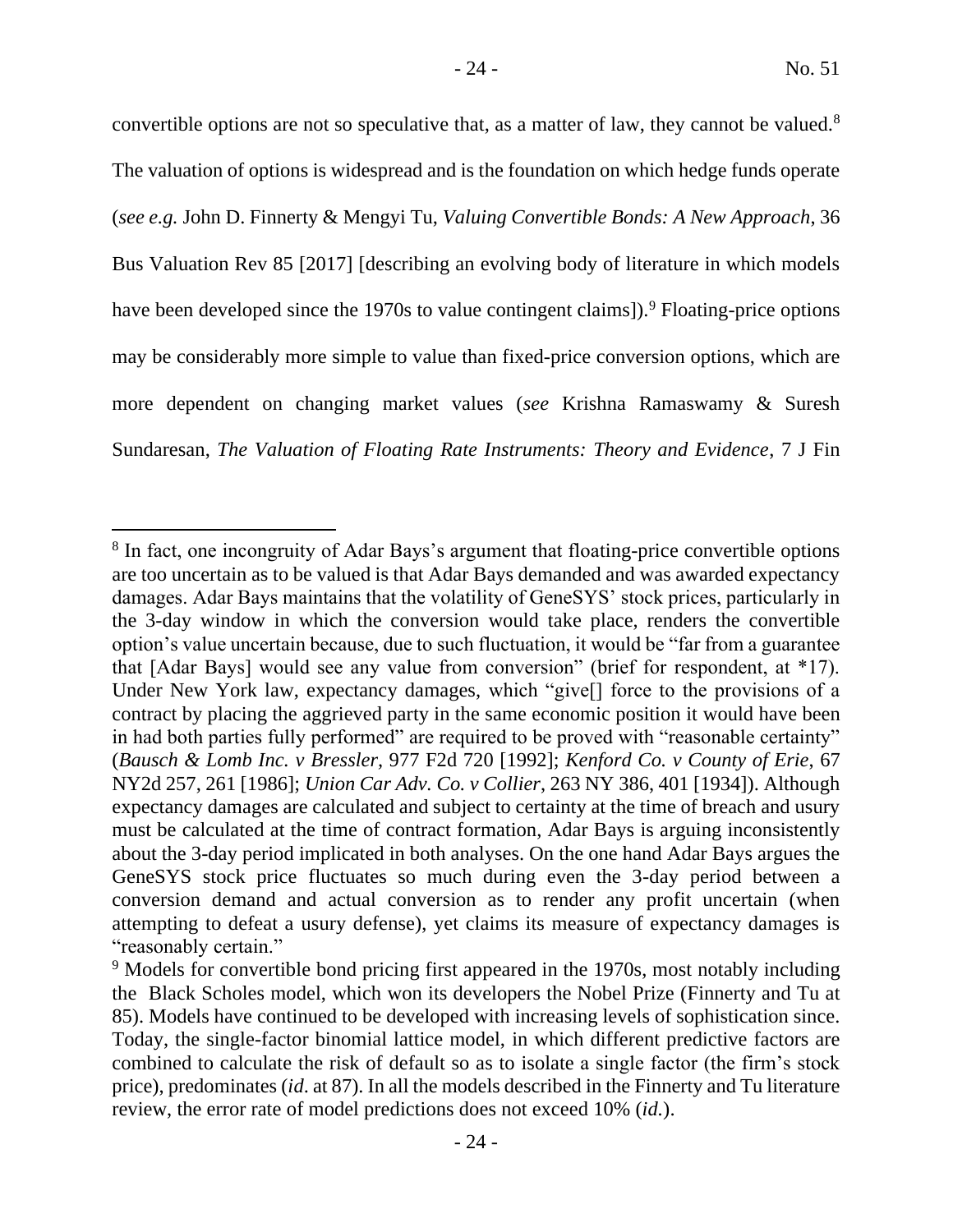Econ 251, 252 [1986] ["(t)hese floating rate instruments' value is more stable than that of fixed rate investments"]). Although courts may be faced with the task of deciding which of two dueling valuation models is superior, the resolution of conflicting evidence, even expert evidence, is the bread and butter of trial courts. If trial courts could not resolve such disputes, the frequently conflicting expert testimony in psychiatry, forensics, and other areas of evidence would similarly result in exclusion of reliable and important evidence.

This is not to say that expert testimony will be required in all cases. Lenders themselves may have done modeling and analysis to justify or evaluate the expected returns from their loans containing floating-price conversion options, which may provide evidence going directly to usurious intent and valuation at the time the loan was entered into (*see Meaker*, 145 NY at 170 ["The contract may be illegal in its nature, or may be shown to be so by extrinsic facts"]). Indeed, in this case, Adar Bays stated at oral argument that it had had conducted a valuation of the convertible option before entering into the loan agreement; its complaint pleads that the option was "material" to the note. Alternatively, as is the case in many commercial lawsuits, discovery reveals projections made by one or both parties as to the expected profits or range of profits, assumptions of likelihood of future events, or negotiation history that imputes equivalence to certain of the negotiated terms, all of which might be used to construct a reasonable valuation of an investment having a contingent component (*see, e.g., Custom Chrome, Inc. v Commissioner of Internal Revenue*, 217 F 3d 1117, 1123-1126 [9th Cir 2000] [rejecting argument that options were too speculative to value at time of issuance and pointing to lender's internal projections as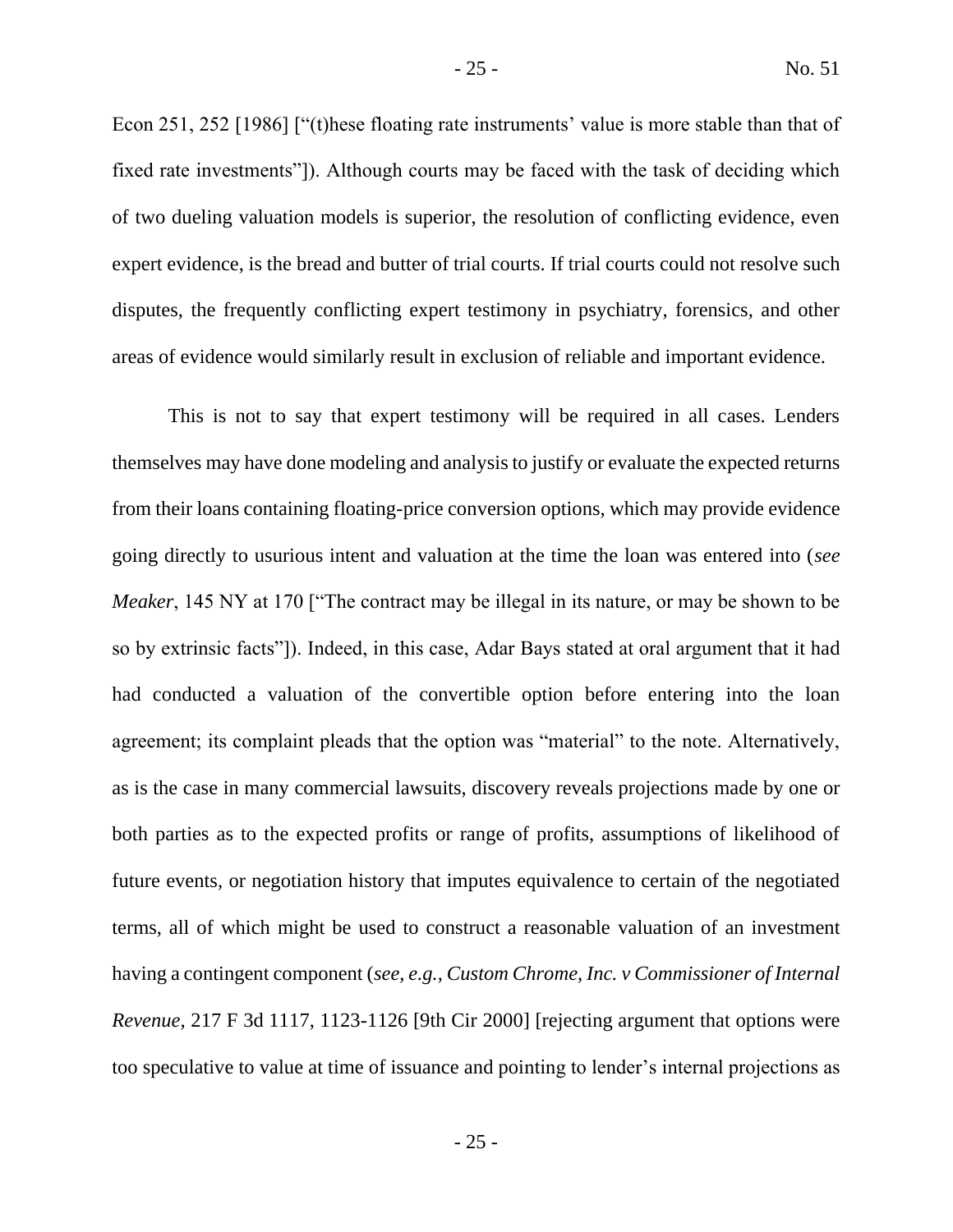data on which a valuation could rest]). A final example of extrinsic evidence that could establish usury is the prior performance of similarly structured floating-price convertible loans made by a lender.<sup>10</sup> Past performance evidence is sometimes offered to determine expectancy damages in contract.<sup>11</sup>

Finally, the possibility that Adar Bays may have never exercised the conversion option and may have simply chosen to receive eight percent interest on its loan does not require the conclusion that the value of the conversion option is too uncertain as to be counted as interest. Under New York law, if a lender will receive something of value in exchange for a loan based on a contingency, that contingent payment may constitute interest for purposes of the usury statutes. For example, in *Diehl v Becker* (227 NY 318 [1919]), the Court held that the right of a lender to receive additional payment if the borrower sold or leased certain patent rights could be considered interest for usury

 $10$  Although Adar Bays' actual profit on this loan cannot be used to determine that the loan was in fact usurious at the time it was entered into, a track record of grossly excessive returns could provide evidence in a future case.

<sup>11</sup> *See e.g., Abraham v Leigh*, 471 F Supp 3d 540, 564 (SD NY 2020) (reviewing expert testimony as to the previous business endeavors of one of the parties); *RMLS Metals, Inc. v International Bus. Machs. Corp.*, 874 F Supp 74, 76 (SD NY 1995) (introducing "historic operating costs for processing" a similar product to the one at issue to estimate lost profits when the deal did not go through, although the comparison was found to be too dissimilar in that instance); *Ashland Mgt. v Janien*, 82 NY2d 395, 406 (1993) (upholding a damages award based on a company's projections based on "extensive[]" back-testing over a number of years of operation); *Care Travel Co., Ltd. v Pan Am. World Airways*, *Inc.*, 944 F 2d 983, 994 (2nd Cir 1991) (upholding damages calculated based on the plaintiff's analysis of the defendant's profit records in the disputed air travel service areas); *Contemporary Mission, Inc. v Famous Music Corp.*, 557 F 2d 918, 927 (2nd Cir 1977) (holding it was error to exclude evidence regarding a musical record's prior performance on the market as relevant to its likelihood to continue to succeed).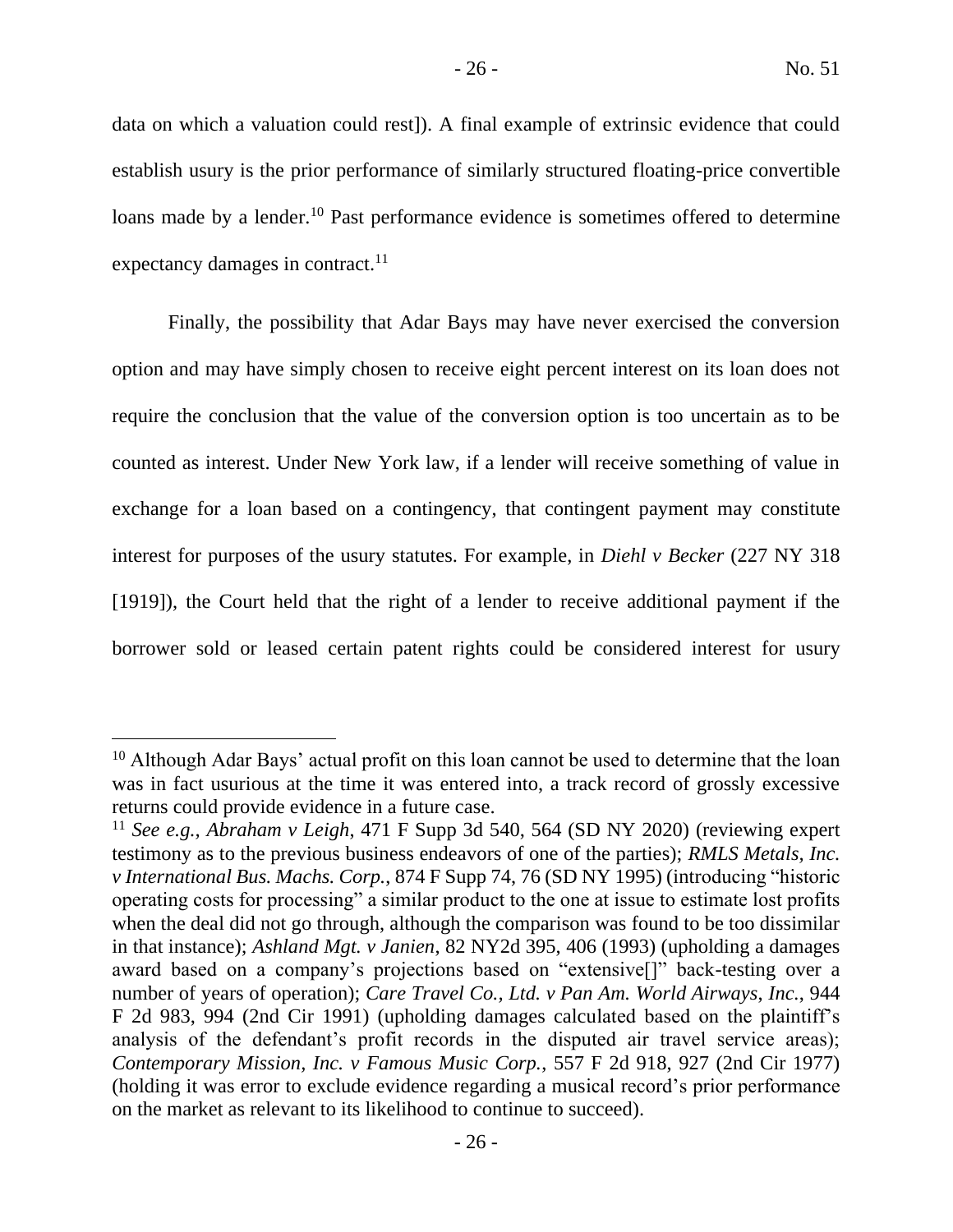purposes, despite the fact that the borrower might not sell the patents (*see id.* at 325-326; *see also Browne v Vredenburgh*, 43 NY 195 [1870]; *Blue Wolf Capital Fund II, L.P. v American Stevedoring, Inc*., 105 AD3d 178, 183 [1st Dept 2013] ["If an instrument provides that the creditor will receive additional payment in the event of a contingency beyond the borrower's control, the contingent payment constitutes interest within the meaning of the usury statutes"]; *Moore v Plaza Commercial Corp*., 9 AD2d 223, 225 [1st Dept 1959] ["Where a borrower surrenders contingent rights to profits in addition to a promise to pay principal and lawful interest, the transaction is usurious"], *affd* 8 NY2d 813 [1960]). For all these reasons, the value of floating-price options, measured at the time of the agreement, should be included when determining the rate of interest for purposes of the usury statutes, to the extent such valuation can be proven by reasonable methods.

More generally, a technical concern about valuation methods and the certainty of these options should not facilitate evasion of the usury laws. Our Court has recognized for more than a century that the economy changes and with it, the ability of lenders to extract unlawful interest rates through novel and increasingly sophisticated instruments, noting: "The usurer usually seeks to conceal the usury, and to accomplish his purpose by indirect methods, but no matter what the disguise, if the court can see that the real transaction was the loan or forbearance of money at usurious interest, its plain and imperative duty is to so declare" (*Quackenbos v Sayer*, 17 Sickels 344, 345 [1875]; *Meaker*, 145 NY at 169). Indeed, a common tool of lenders in the 1800s to avoid enforcement of usury law penalties—civil or criminal—was to disguise the loan as a "sale of choses in action"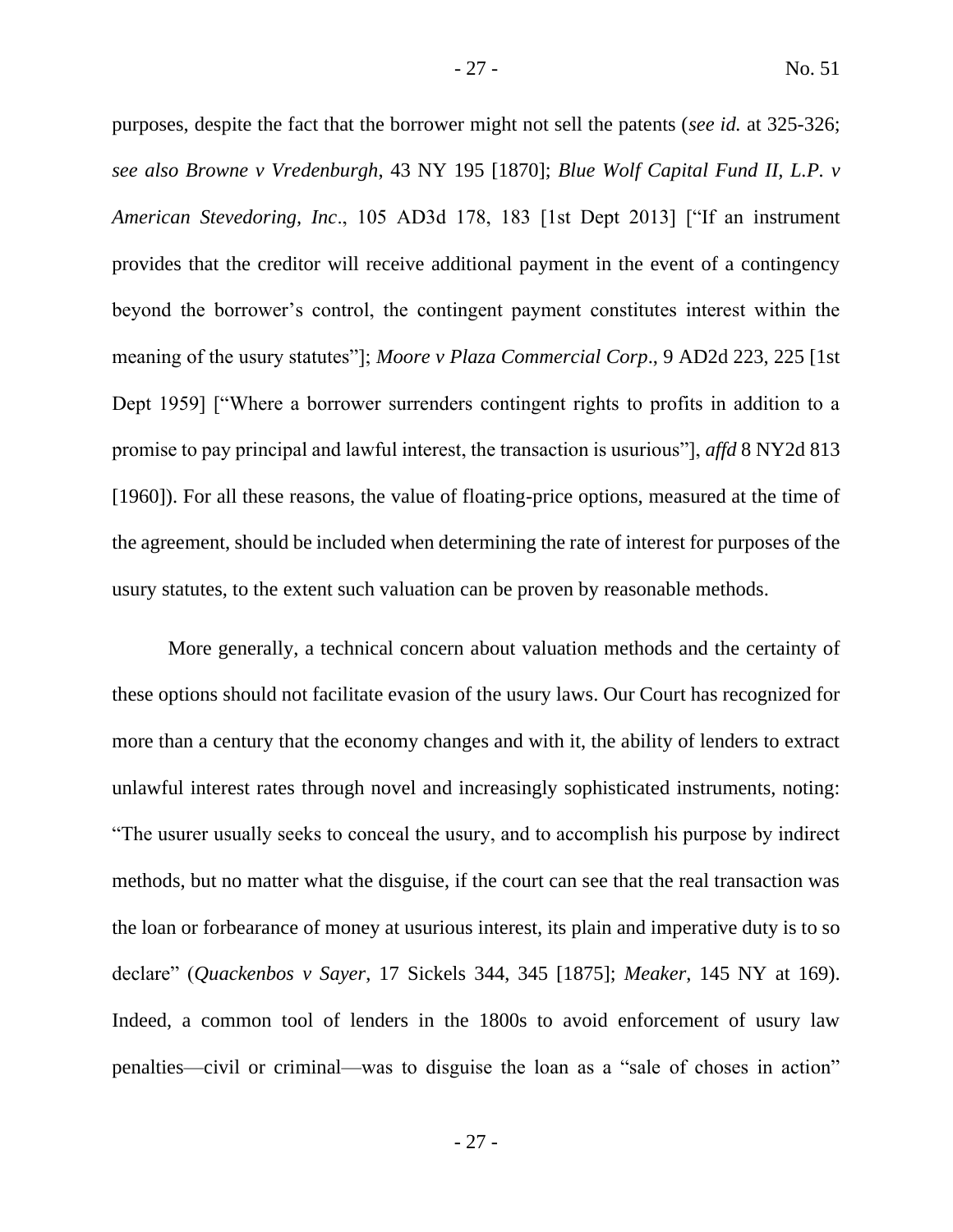exempted from the law (*id*.). We noted then that "[t]he shifts and devices of usurers to evade the statutes against usury, have taken every shape and form that the wit of man could devise, but none have been allowed to prevail" (*id.*). Again, as discussed above, in the 1960s, the legislature—in response to the "vacuum" in the law that failed to deter the usurious exploitation of corporations by criminal syndicates—ended the practice by limiting the corporate exception (1965 NY Legis Ann at 50). If misused, the floating-price convertible option may constitute another form of usury cloaked in novel form.

The dissent worries, essentially, that usurers making loans of less than \$2.5 million with floating-price conversion options will move their operations to other states, and perhaps some legitimate lenders of such loans who are close to the edge will do likewise. If so, that result is in harmony with our legislature's unbroken intent over many centuries: the strict protection of more vulnerable borrowers from extortionate rates. As it has done before, our legislature can freely adjust the usury laws if the dissent's parade of horribles turns out to be something more than phantasm.

Accordingly, following certification of questions by the United States Court of Appeals for the Second Circuit and acceptance by this Court pursuant to section 500.27 of this Court's Rules of Practice, certified questions should be answered in the affirmative.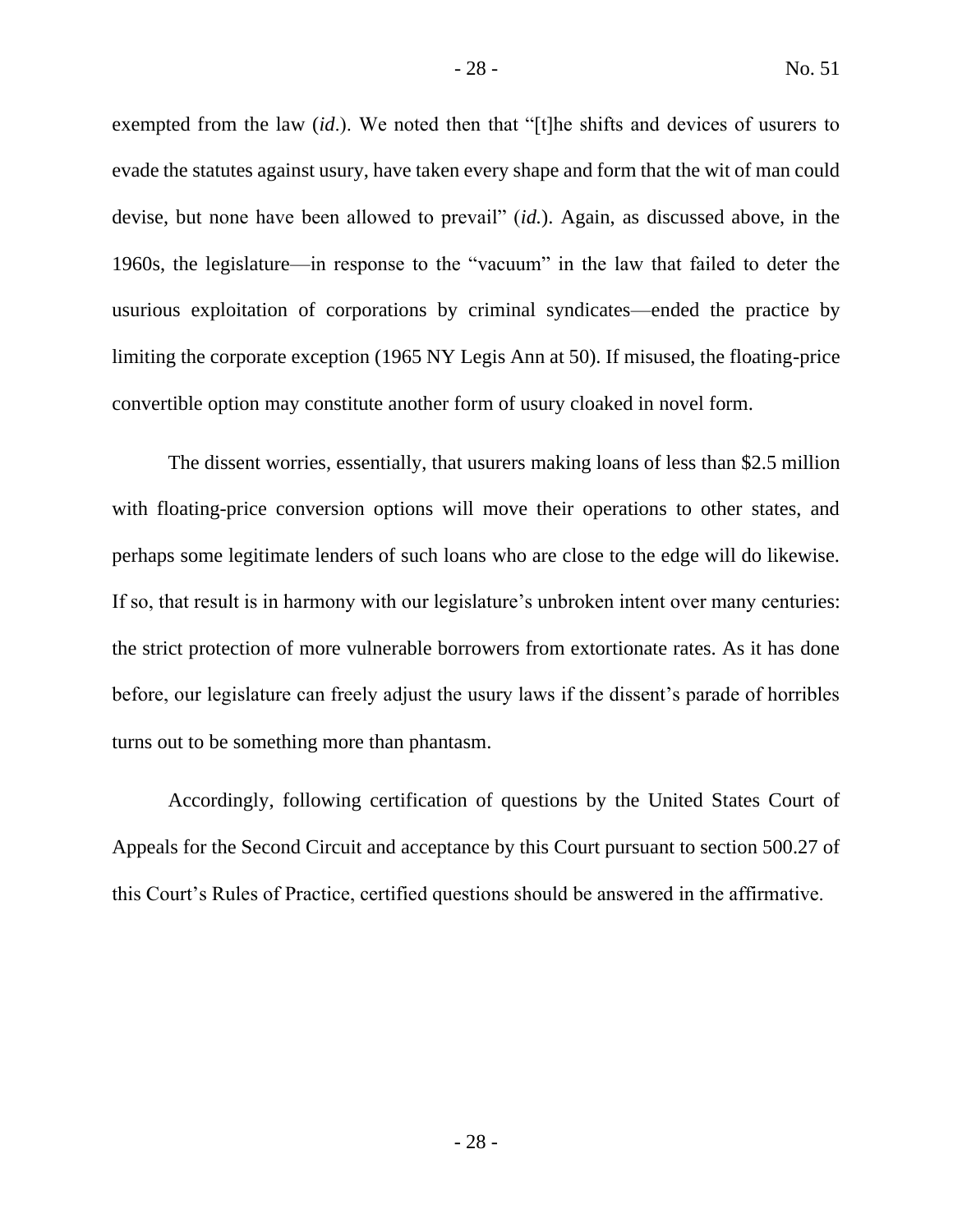GARCIA, J. (dissenting in part):

The certified questions call upon us to examine the relationship between criminal usury and a corporate loan that provided the lender with a discounted stock conversion option. I agree with the majority that contracts found to charge more than the 25 percent interest rate set out in the criminal usury statute are void. The fact that this "harsh penalty" applies, however, makes critical the proper application of the borrower's heavy burden of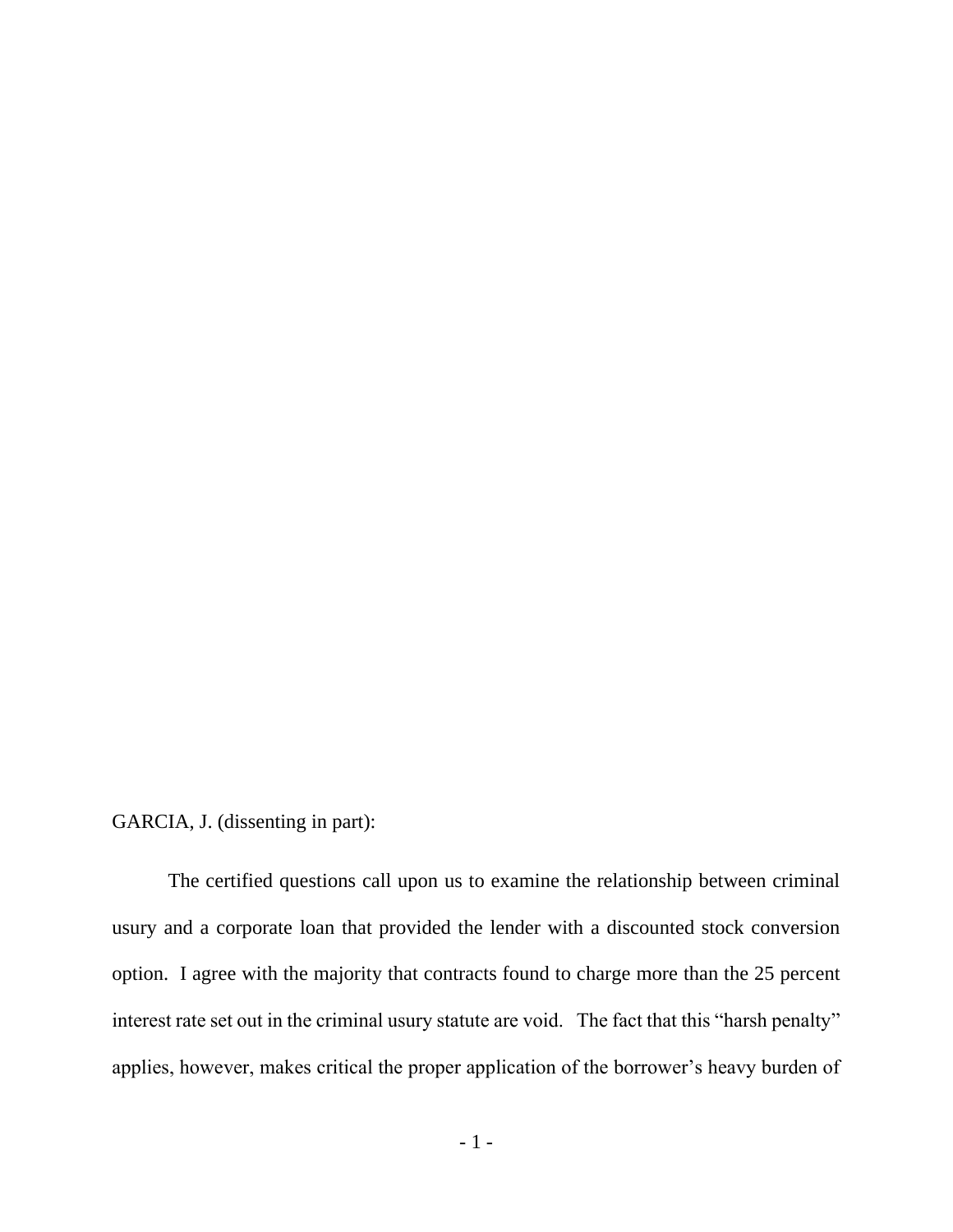proving, by clear and convincing evidence, that the transaction is usurious (*see Freitas v Geddes Sav. & Loan Ass'n*, 63 NY2d 254, 261 [1984] [plurality]). Because I believe the majority's answer to the second certified question, making this type of discounted stock option a per se interest rate, shifts that burden to the borrower, effectively voiding all commercial loans like the one at issue here, I dissent.

The majority presents the facts and procedural history of this case in detail (majority op at 2-4). A few additional points are noted for context. GeneSYS, a closely held microcap medical-supply company with shares traded on the over-the-counter market<sup>1</sup>, borrowed \$35,000 from lender Adar Bays. In exchange, GeneSYS executed a convertible promissory note with an 8% interest rate together with a securities purchase agreement. The note contained an option that allowed Adar Bays to convert the outstanding principal to GeneSYS stock at a fixed discount. That option could not be exercised until 180 days after the date of issuance.<sup>2</sup>

<sup>&</sup>lt;sup>1</sup>"The term 'microcap stocks' applies to companies with low or 'micro' capitalizations, meaning the total value of the company's stock. A typical definition would be companies with a market capitalization of less than \$250 or \$300 million" (*see* SEC.gov, Microcap Stock: A Guide for Investors, https://www.sec.gov/reportspubs/investor-

publications/investorpubsmicrocapstockhtm.html [Sept. 18, 2013]). The over-the-counter ("OTC") market is where most microcap stocks are traded, for example on the OTC Bulletin Board, "an electronic inter-dealer quotation system that displays quotes, last-sale prices, and volume information for many OTC equity securities that are not listed on a national securities exchange" (*id.*).

<sup>&</sup>lt;sup>2</sup> This 180-day mandatory holding period is related to certain requirements for trading unregistered stock under federal securities law (*see* SEC Rule 144 [d], 17 CFR § 230.144).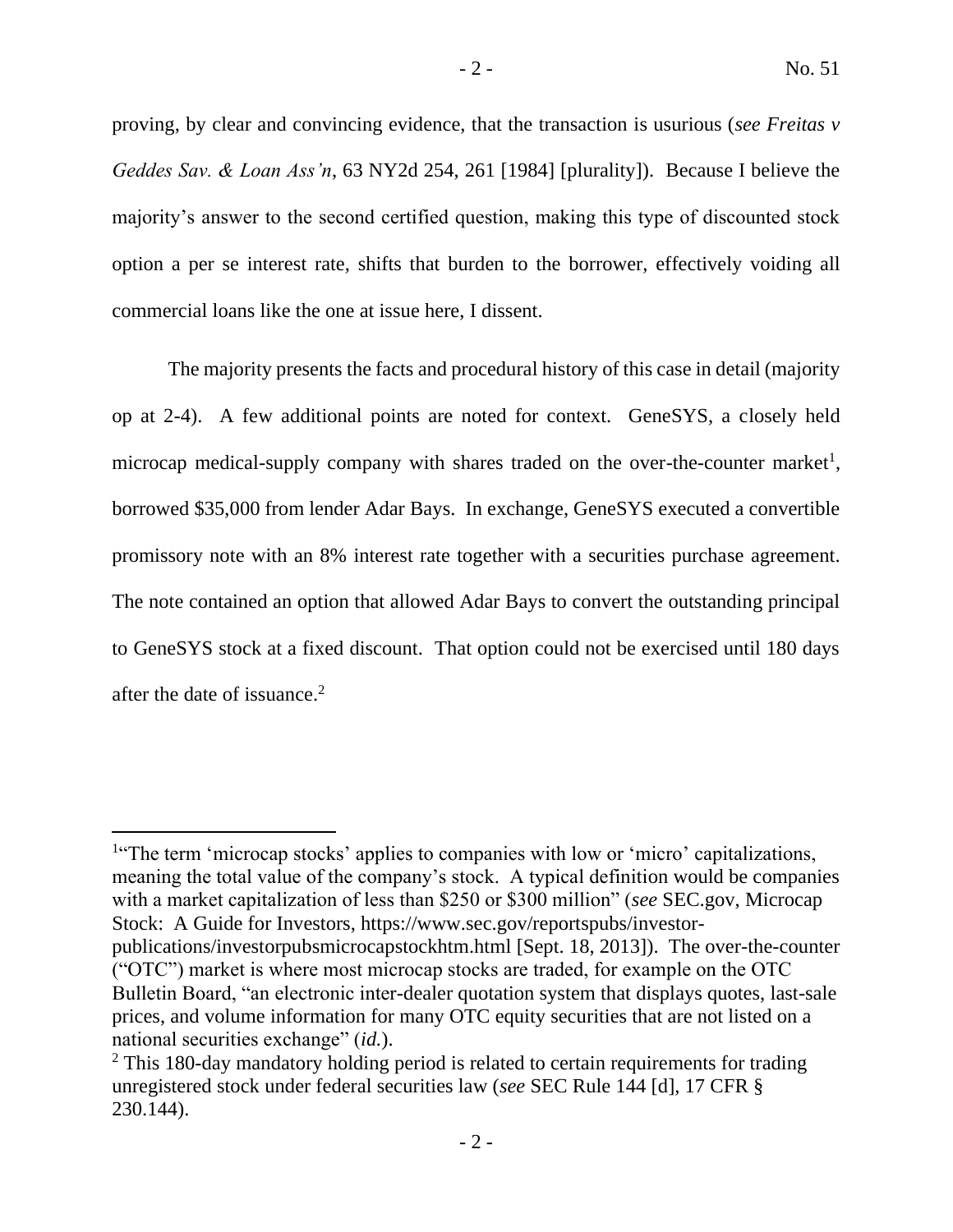If Adar Bays elected to convert any part of the loan to equity, it was required to deliver a "Notice of Conversion" to GeneSYS or its transfer agent.<sup>3</sup> The price of the shares delivered to Adar Bays was set at 65% of the lowest trading price of the stock for the twenty prior trading days, including the day the Notice of Conversion was received. The company then had three days to deliver the shares to Adar Bays. No conversion could take place if it would result in Adar Bays and its affiliates owning more than 9.9% of the outstanding shares of GeneSYS. Any conversion was to occur by means of GeneSYS's transfer agent, and GeneSYS was to issue irrevocable instructions to the transfer agent reserving sufficient shares to cover any conversion made pursuant to the terms of the note. From October 2015 through January 2016, GeneSYS entered into at least seven similar agreements, borrowing more than \$400,000 from various lenders. Nearly three months before Adar Bays submitted its Notice of Conversion, GeneSYS terminated its transfer agent with the goal of preventing conversion for any of these loans.

Turning now to the certified questions in the order set out in the majority opinion, I would answer the first question in the affirmative. I would reformulate the second question and answer in the negative.

<sup>&</sup>lt;sup>3</sup> "[C]ompanies that have publicly traded securities typically use transfer agents to issue stock certificates" (*LG Capital Funding, LLC v One World Holding, Inc.*, 2018 WL 3135848, at \*8 [ED NY June 27, 2018]).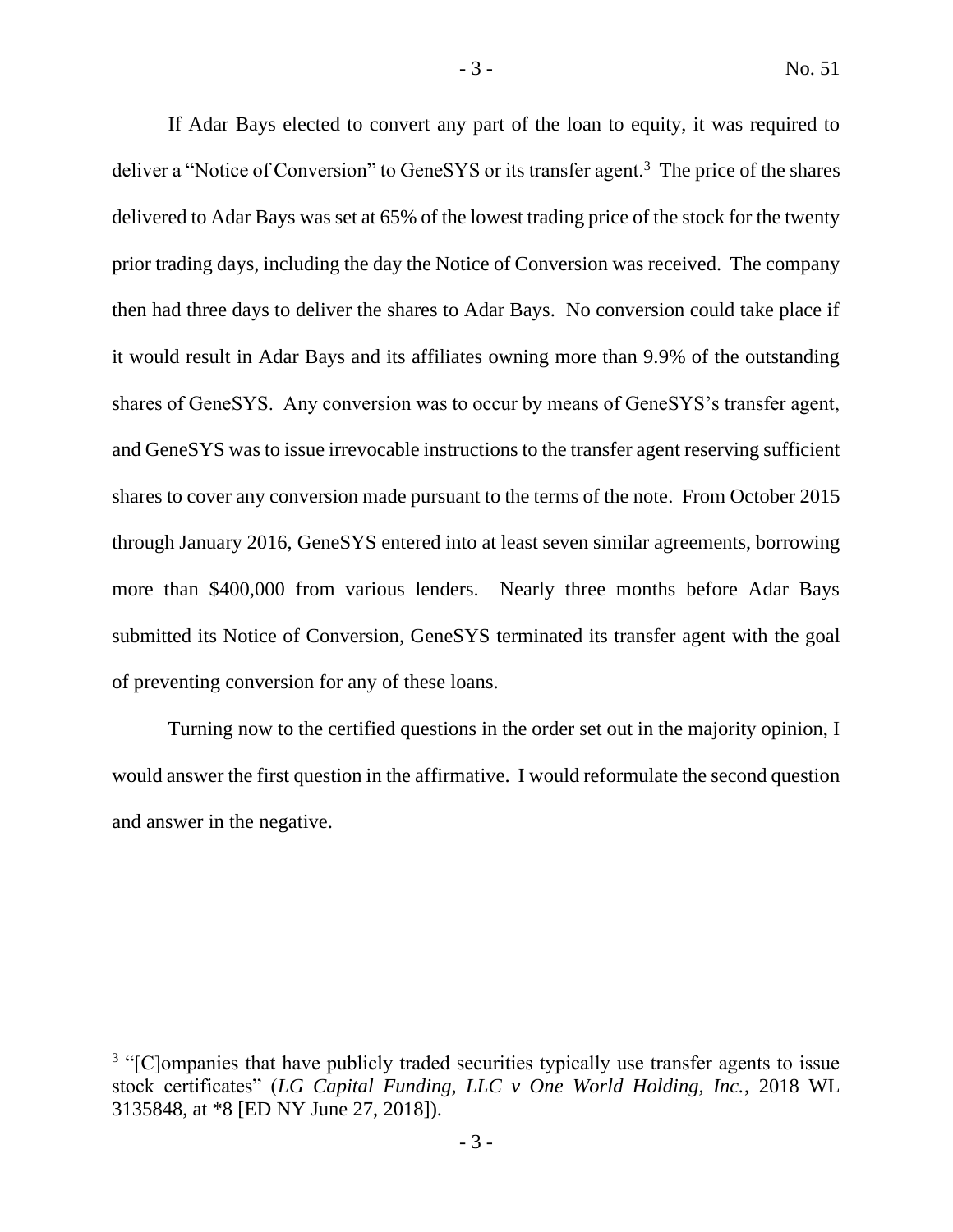*If the interest charged on a loan is determined to be criminally usurious under N.Y. Penal Law § 190.40, whether the contract is void ab initio pursuant to N.Y. Gen. Oblig. Law § 5-511?*

The "proscription against usury" is indeed "deeply rooted in the jurisprudence of New York" (*Freitas*, 63 NY2d at 257-258; *see generally Curtiss v Teller*, 157 AD 804 [4th Dept 1913], *aff'd* 217 NY 649 [1916]). But we need not go back 300 years to perform what is, in my view, a matter of straightforward statutory interpretation.

New York law provides that no person or corporation can charge interest on a loan above a rate of 16 percent (General Obligations Law § 5-501 [1], [2]). Any contract that "reserve[s] or take[s] . . . any greater sum, or greater value, for the loan or forbearance of any money . . . than is *prescribed* in section 5-501, shall be void" (General Obligations Law § 5-511 [emphasis added]). Adar Bays argues that the import of this section is that "contracts 'prescribed in § 5-501, shall be void'" or, in other words, "that loans found to violate 'section § 5-501, shall be void.'" This is a mischaracterization of the operation of the statute. "Prescribe" as used in section 5-511 means "as established by" section 5-501 (*see* Black's Law Dictionary 1431 [11th ed 2019] [defining "prescribe" as "to dictate, ordain, or direct; to establish authoritatively (as a rule or guideline)"]). The difference is important: rather than the consequence flowing from a violation of section 5-501, it is tied solely to the interest rate established by that statute—*any* contract with a rate above that authorized by Section 5-501 is void.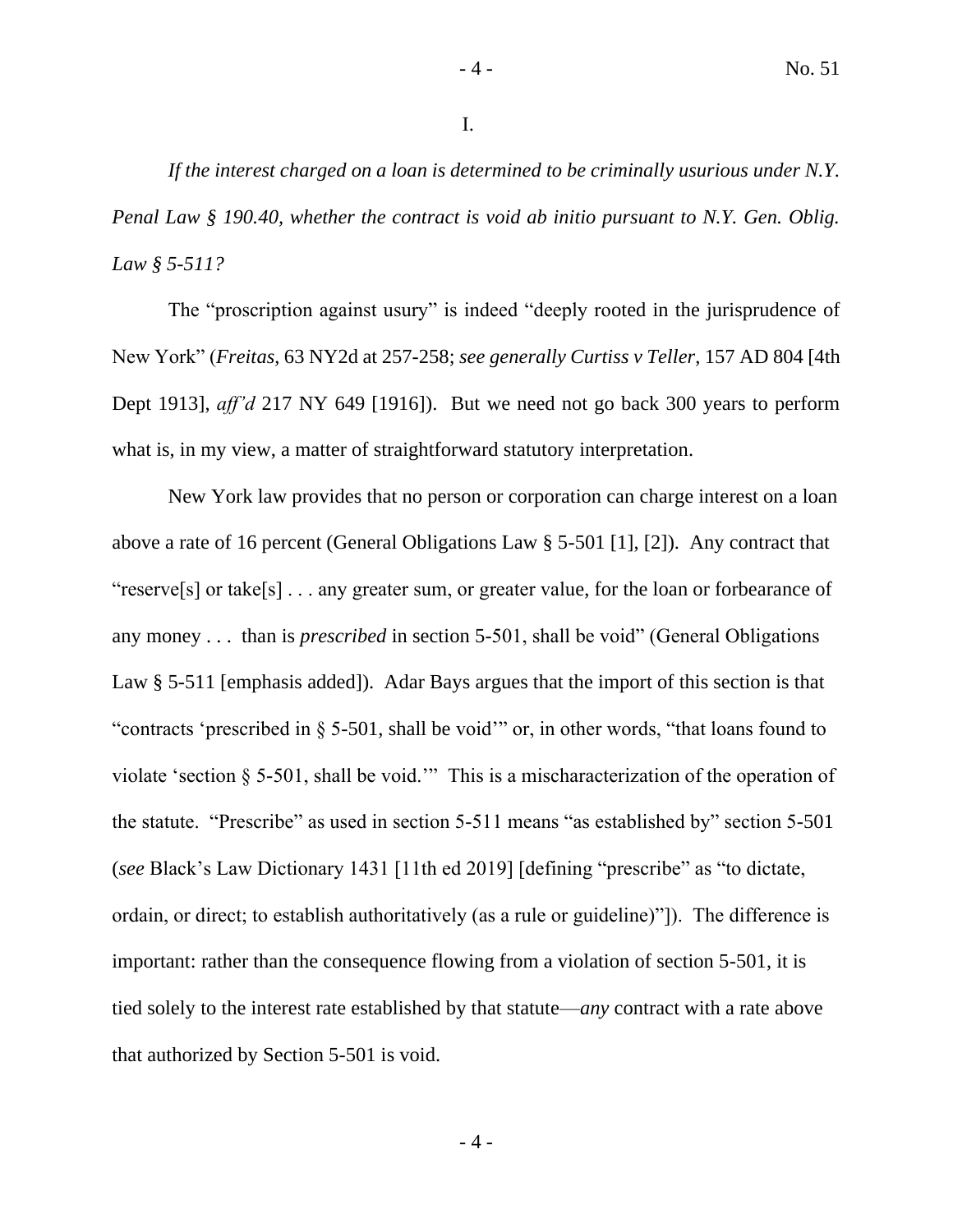Corporations are prohibited from interposing a defense of usury in any action (General Obligations Law § 5-521 [1]), but this bar does not apply to the defense of criminal usury as defined in Penal Law § 190.40 (General Obligations Law § 5-521 [3]). Accordingly, a corporation may raise the defense where the contract provides for an interest rate greater than 25 percent. If the corporate borrower meets its burden of establishing criminal usury, the contract necessarily provides for a greater rate of interest than the 16 percent rate "prescribed" by section 5-501, and the contract is void.

On that basis, I concur with the majority's decision to answer what is now question 1 in the affirmative.

#### II.

*Whether a stock conversion option that permits a lender, in its sole discretion, to convert any outstanding balance to shares of stock at a fixed discount should be treated as interest for the purpose of determining whether the transaction violates N.Y. Penal Law § 190.40, the criminal usury law?*

The affirmative answer to question 1—contracts with a criminally usurious rate are void—should counsel caution in answering question 2. And this Court has historically been cautious in imposing that penalty *(see DiNome v Personal Fin. Co. of New York*, 291 NY 250, 253 [1943] [violation of the relevant statute "deprives the lender of all right to collect or receive any principal, interest or charges whatsoever (and) makes the lender guilty of a misdemeanor as well(, and therefore) a provision which imposes such a forfeiture should be strictly construed and should not be held to include any alleged violation which is not clearly within the plain intention of the statute"]). The "harsh penalty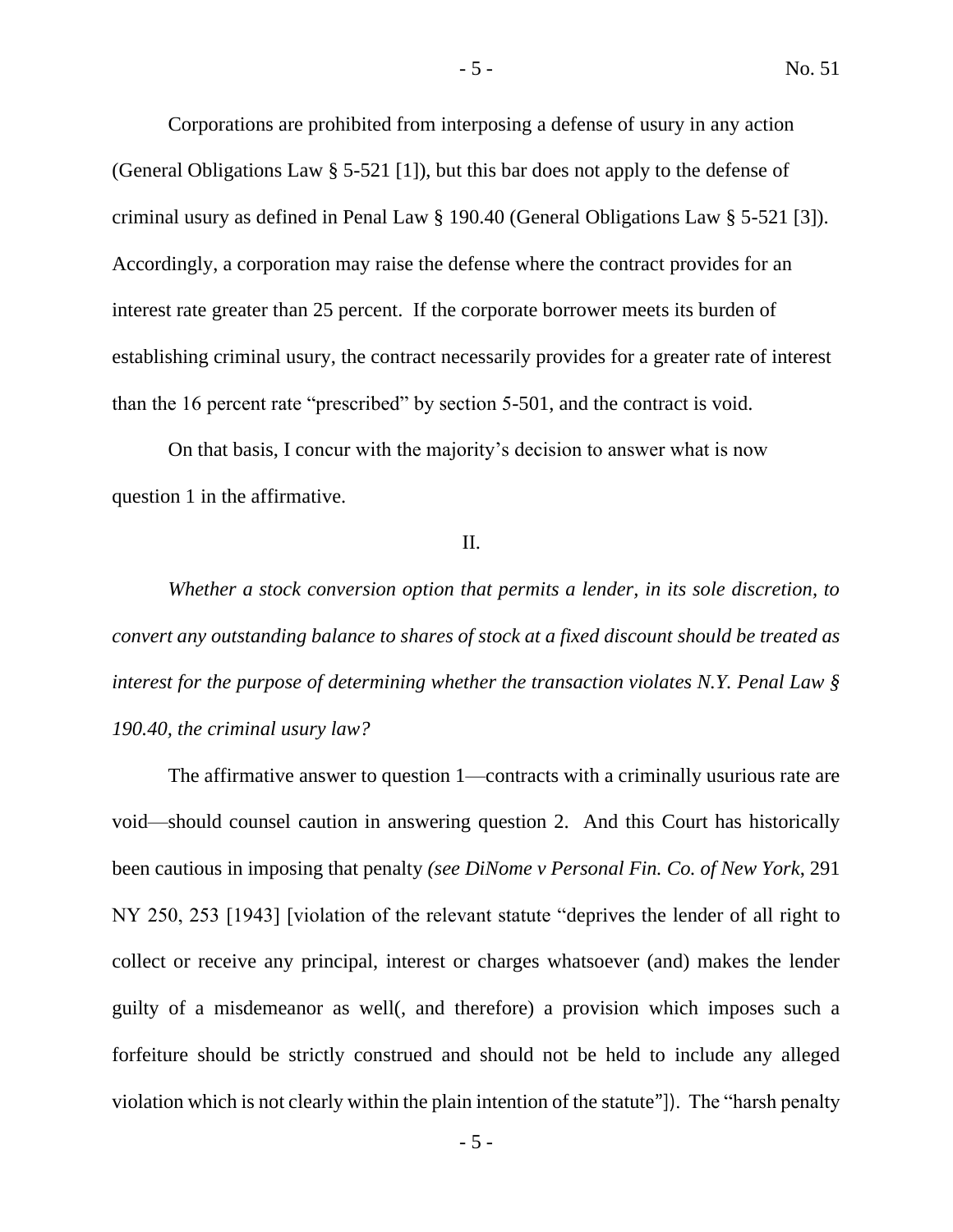of forfeiture" has long been mitigated by the weight of the burden placed on a borrower alleging usury (*see Freitas*, 63 NY2d at 261; *Brown v Robinson*, 224 NY 301, 318 [1918]). After today, despite the holdings of numerous courts to the contrary, stock options to convert debt to equity at a fixed discount must be treated as per se interest rates in all cases. While the majority acknowledges that "the mere fact that a fixed-price future conversion option may be exercised at a future usurious rate does not render the loan usurious on its face" (majority op at 21-22), its approach accepts the discount rate as the interest rate (majority op at 18 n 7) and places the burden on the lender to rebut that "valuation." At best, this makes the relevant question one of whose valuation model carries the day, not whether the borrower has met its burden. This burden shifting is an invitation to protracted and costly litigation for the lender. And combined with our answer on question 1, borrowers will reap a substantial windfall.

### A.

Make no mistake that equating the discount rate with the interest rate is exactly the rule sought by GeneSYS (*see Adar Bays v GeneSYS ID, Inc*, 341 F Supp 3d 339, 353 [SD NY 2018] [GeneSYS "contends the Note is usurious on its face"]). As the Second Circuit phrased it, "[t]he first issue presented is whether the Note violates New York's criminal usury law because it contains a conversion option with a 35% discount that, if treated as interest, raises the interest rate above the statutory maximum" (962 F3d 86, 88 [2d Cir 2020]). The majority, while couching its analysis in the language of a "valuation" of the conversion option as an interest rate, answers that question "yes"—that the option should be "*treated as interest*"—and then makes clear that indeed the presumption of usury applies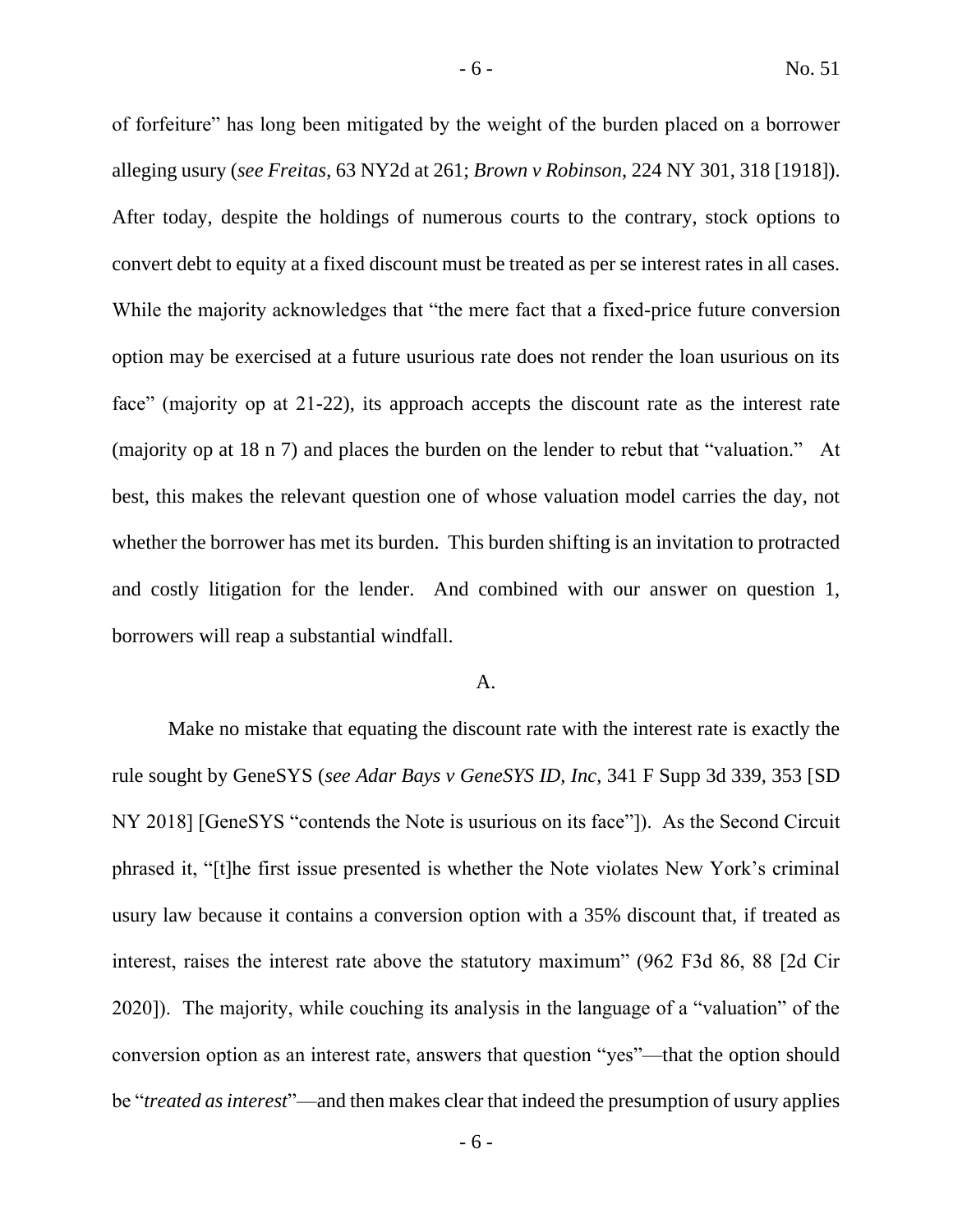in all cases where the discount rate is above a certain percent on its face; here, "the 35 percent discount on the trading price of the stock would yield to Adar Bays a 54 percent nominal gain in value" (majority op at 2, 18 n 7). By doing so, we reverse our longstanding case law, and now place that "heavy burden" of establishing usury on the lender (*see Rosenstein v Fox*, 150 NY 354, 364 [1896] ["(W)here usury is pleaded as a defense the presumption is against such a violation of the law, and it must be established by clear and satisfactory evidence by the party pleading it; . . . all the facts constituting usury must be proved with reasonable certainty, and . . . the mere fact that the debtor at various times paid upon the obligation more than the legal rate of interest (is) not sufficient(;)... it must appear that such payments were made in pursuance of an usurious agreement"]).

The question as presented to us, calling for a yes or no answer as to whether to treat the option as interest, makes it difficult to craft a response that accommodates the burden of proof and the complexities of the marketplace. As always, however, we are free to reformulate the certified question, as the Second Circuit here has expressly invited us to do (962 F.3d at 94). Here, I would do so as follows:

*Is a contract provision containing a stock conversion option that permits a lender, in its sole discretion, to convert any outstanding balance to shares of stock at a fixed discount sufficient to make that contract usurious on its face*?

This question closely comports with the lender's allegation that "the Note is usurious on its face because the conversion discount option . . . set the interest rate well above 25%." Making this question determinative and answering it in the negative, as I,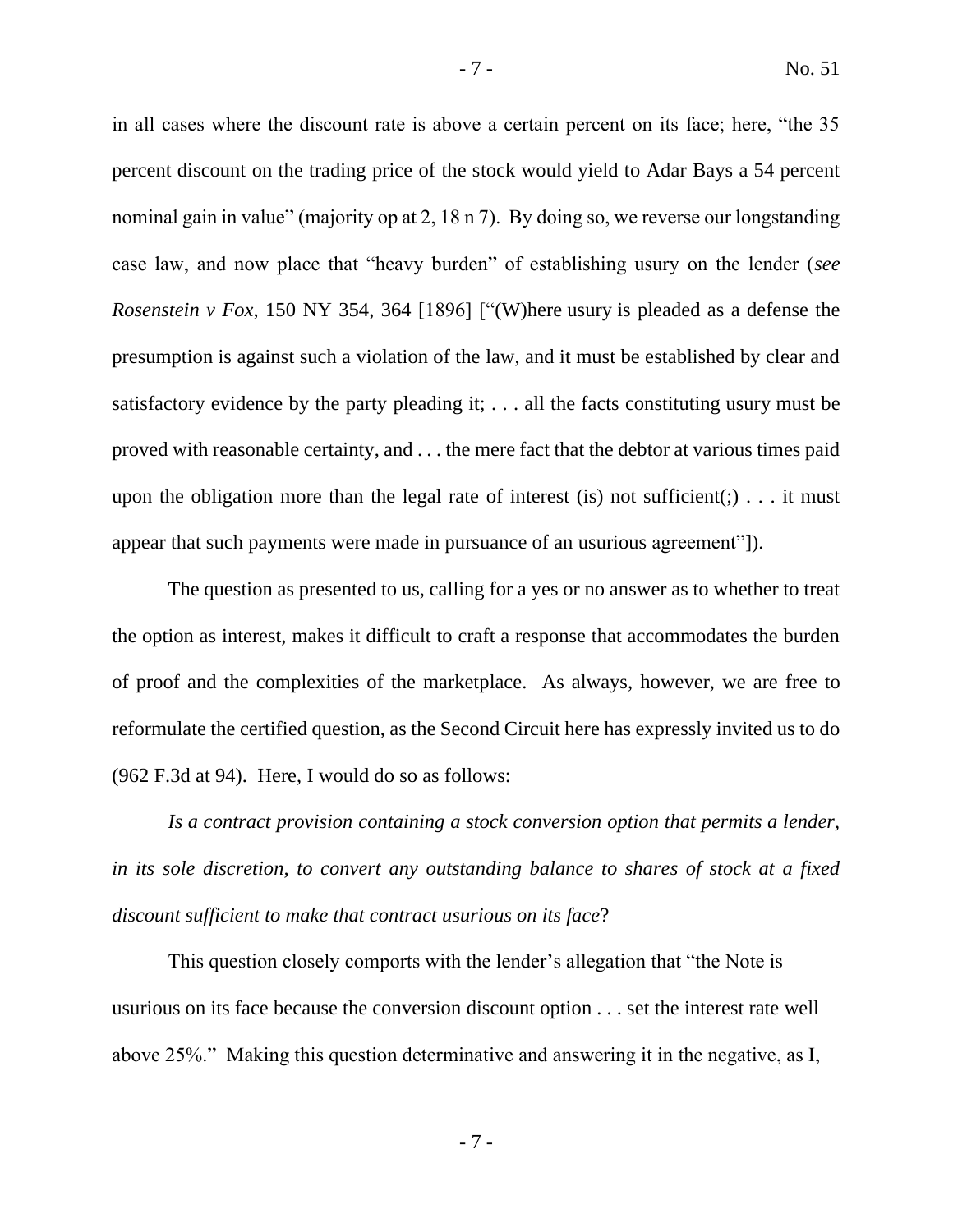and the majority, would do (majority op at 21), leaves room for different outcomes depending on the borrower's ability to meet its burden in the individual case.

#### B.

It is "the established principle" that "the usury defense must be established by clear evidence as to all the elements essential thereto," that the court "will not assume that the parties entered into an unlawful agreement," and that "[o]n the contrary when the terms of the agreement are in issue, and the evidence is conflicting, the lender is entitled to a presumption that he did not make a loan at a usurious rate" (*Giventer v Arnow*, 37 NY2d 305, 308 [1975] [quotations omitted]). As the majority acknowledges, and as has long been recognized by our case law, "an agreement to pay an amount which may be more or less than the legal interest, depending upon a reasonable contingency, is not ipso facto usurious, because of the possibility that more than the legal interest will be paid" (*Hartley v Eagle Ins. Co. of London, Eng.*, 222 NY 178, 184 [1918]). Moreover, "the defense of usury, involving crime and forfeiture, cannot be established by mere surmise and conjecture, or by inferences entirely uncertain" (*Rosenstein*, 150 NY at 364, quoting *Stillman v Northrup*, 109 NY 473, 478 [1888]). Instead, "[c]lear and convincing evidence, of any act unequivocally exacting a rate of interest in excess of that allowed by law, places a transaction within the plain intent of the usury statute" (*Freitas*, 63 NY2d at 261; *see also Rosenstein*, 150 NY3d at 364 ["The statute against usury is, like other statutes, to be obeyed, but the rule is well settled that whoever desires its aid through the interference of a court must make out his title to relief by allegations and proof"] [internal citations omitted]).

- 8 -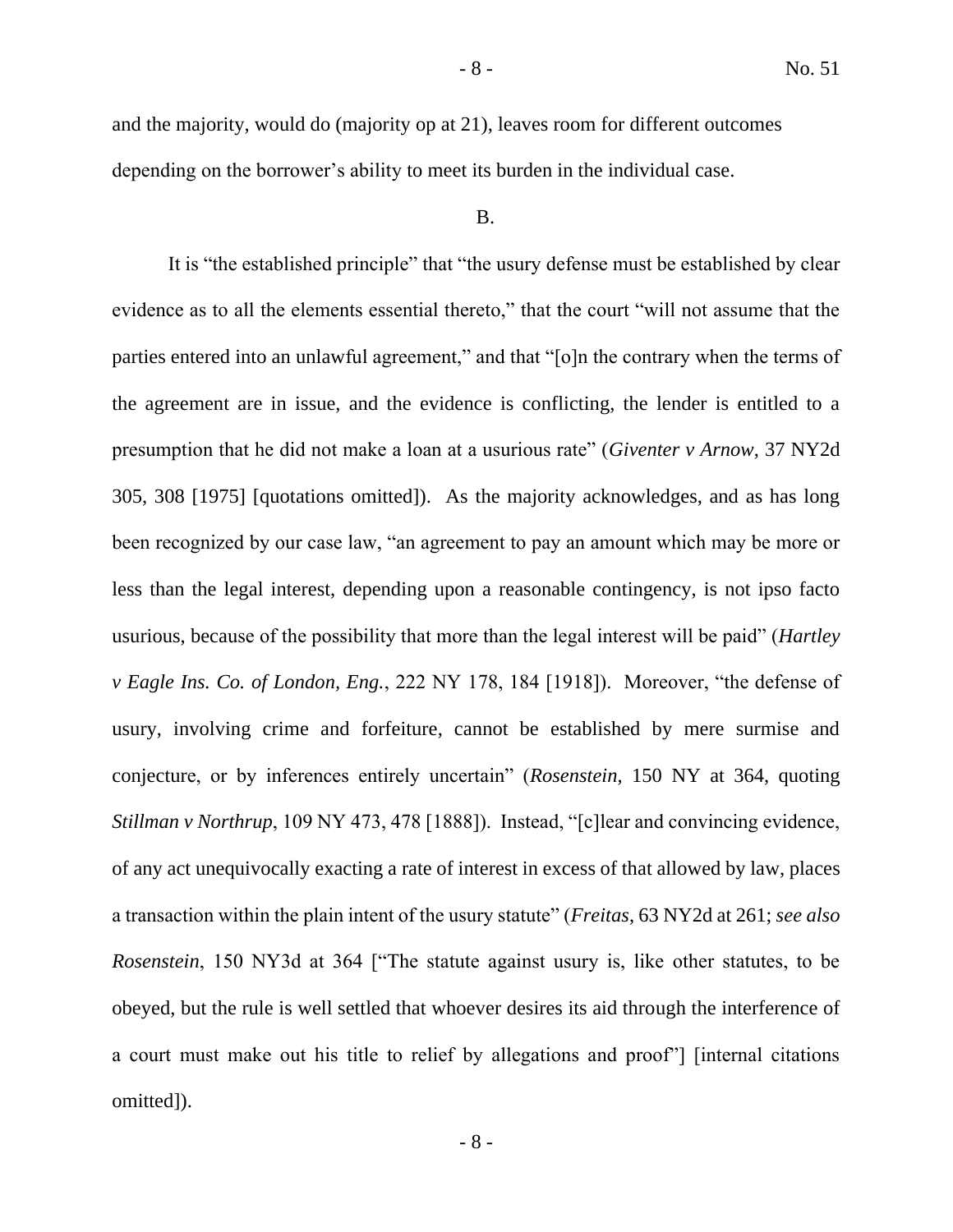Here, with the discount stock conversion option, "[t]here certainly was no specific agreement for the payment of usurious interest" and the contract is not usurious on its face (*Hartley*, 222 NY at 182). As a result, the borrower must establish each element of the usury defense by clear and convincing evidence. The district court held the borrower's burden unmet: the "conversion right was simply too uncertain at the time of contracting" and therefore GeneSYS "has not carried its burden of showing that the discounted stock price should be considered in the interest calculation" (341 F Supp 3d at 356).

Numerous federal courts have followed this same straightforward approach in assessing a usury defense to contracts incorporating a fixed discount conversion option for shares traded on the OTC market (*see e.g. LG Capital Funding, LLC v Aim Exploration, Inc.*, 2018 WL 4119149 [SD NY Aug. 29, 2018]; *LG Capital Funding, LLC v PositiveID Corp.*, 2019 WL 3437973 [ED NY July 29, 2019]; *EMA Fin., LLC v AIM Exploration, Inc.*, 2019 WL 689237 [SD NY Feb. 19, 2019]; *Adar Bays v Aim Exploration*, 285 F Supp 3d 698 [SD NY 2018]; *Union Capital LLC v Vape Holdings Inc.*, 2017 WL 1406278 [SD NY Sept. 19, 2018]; *Blue Citi, LLC v 5Barz Int'l Inc.*, 338 F. Supp. 3d 326 [SD NY 2018]; *see also LG Capital Funding, LLC v Sanomedics Int'l Holdings, Inc.*, 2015 WL 7429581 [Sup Ct, Kings County 2015]). These cases, addressing the patent uncertainty of any recovery at a usurious rate, acknowledge and adhere to the standard relevant at this stage of review—the "heavy burden [that] rests upon the party seeking to impeach a transaction for usury" (*Hillair Capital Invs., L.P. v Integrated Freight Corp.*, 963 F Supp 2d 336, 339 [SD NY 2013]) and the "strong presumption against a finding of usurious intent" (*Zhavoronkin v Koutmine*, 52 AD3d 597, 598 [2d Dept 2008]; *see also Adar Bays, LLC v*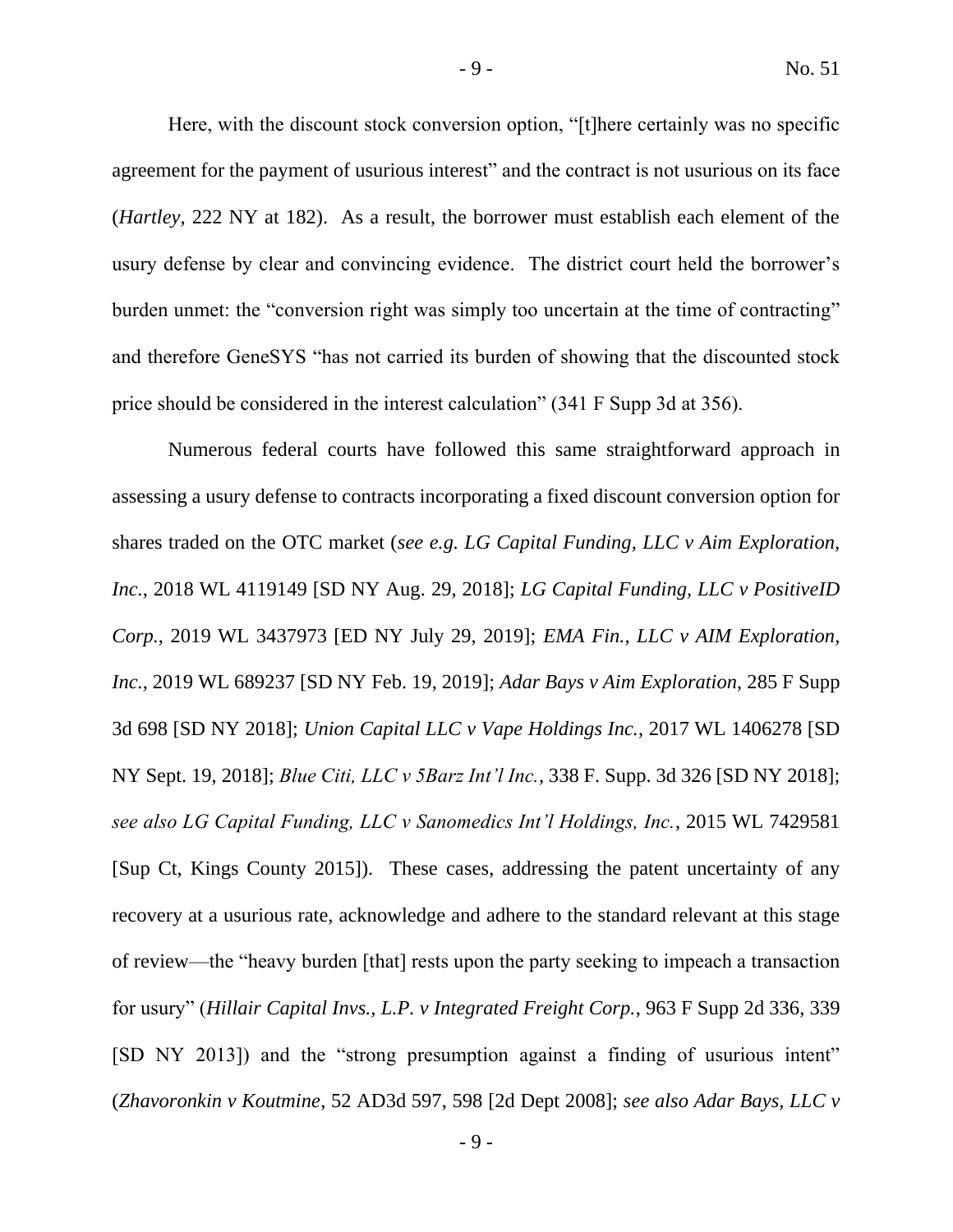*Aim Exploration, Inc.*, 285 F. Supp. 3d at 705-706 ["Aim Exploration has not met its heavy burden of showing that the Note is criminally usurious"]). Where recovery above the legal rate of interest is not guaranteed within the four corners of the relevant contracts, these courts found that the parties asserting usury did not meet the heavy burden placed on them. This approach is now foreclosed.

In the majority's view, these cases represent a failure of imagination (majority op at 21 [describing the federal district court decisions as "finding it difficult to imagine how such a valuation could be carried out"]). But while the majority makes clear what the trial courts cannot do—namely, exactly what they have been doing in case after case—no workable approach is offered in exchange. First, the majority makes a somewhat disturbing foray into the literature on valuation models—noting that hedge funds make a business of valuing options—and invites reliance on the possibility that "lenders themselves may have done modeling and analysis to justify or evaluate the expected returns from their loans" or that "discovery [could] reveal[] projections made by one or both parties as to the expected profits or range of profits, assumptions of likelihood of future events, or negotiation history that imputes equivalence to certain of the negotiated terms" (majority op at  $25{\text -}26$ ). <sup>4</sup> Next,

<sup>&</sup>lt;sup>4</sup> The majority suggests that Adar Bays's calculation of its "expectancy damages" is inconsistent with its argument that the value of the convertible option is too uncertain to be considered as an aspect of the usury analysis (majority op at 24 n 8). Of course, it is well settled that expectation damages are determined using the fair market value of an asset at the time of the breach (*see Sharma v Skaarup Ship Mgmt. Corp.*, 916 F2d 820, 825 [2d Cir. 1990]); as the majority affirms numerous times, whether the contract is usurious is to be determined as of the time it was entered into (*see* General Obligations Law § 5-501 [4]; majority op at 16, 21, 22, 25, 26 n 10, 27). That the rate of return is uncertain and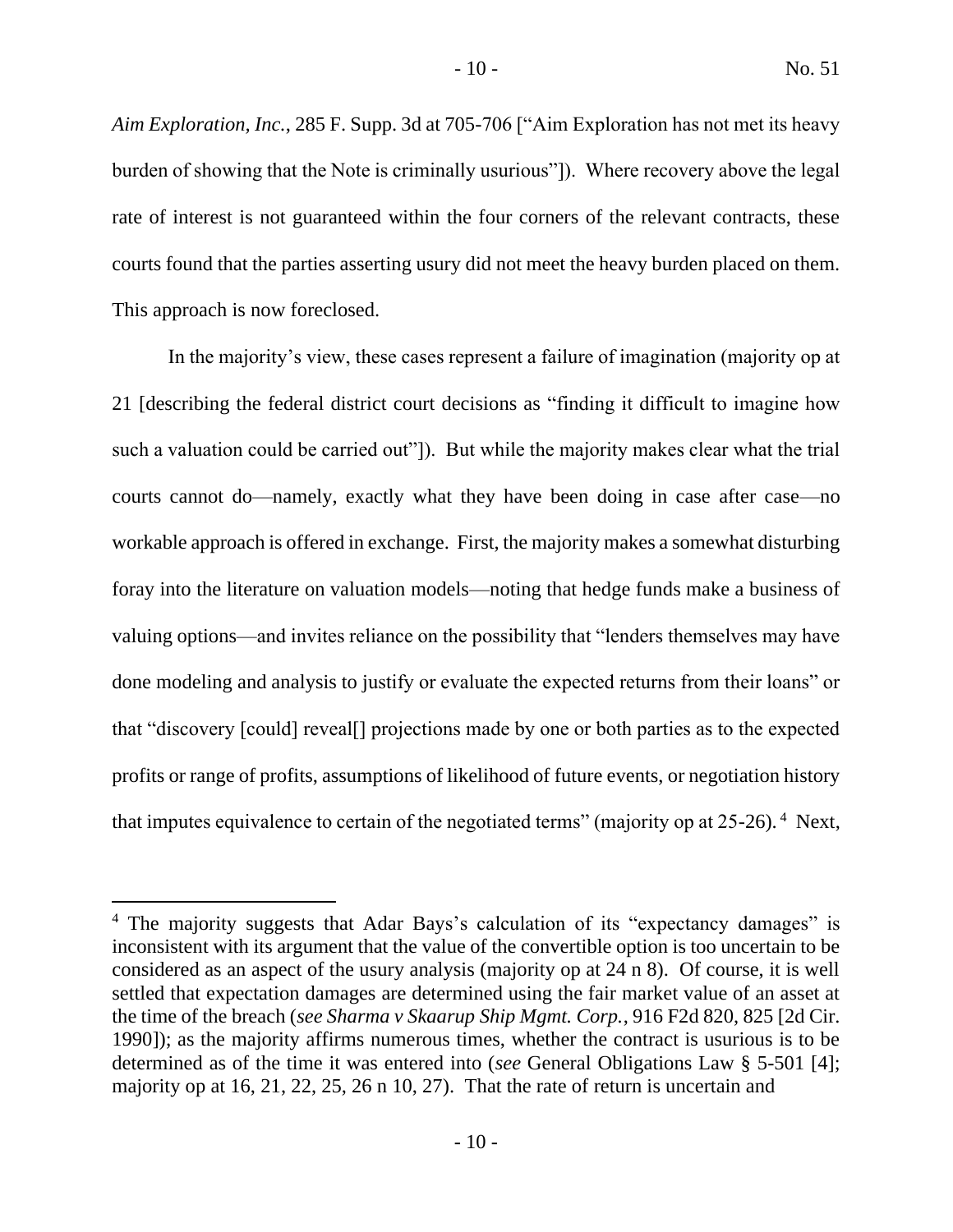the majority makes the startling claim that a "*track record* of grossly excessive returns could provide evidence in a future case," suggesting that returns earned on unrelated contracts may be used to establish the defense of usury to enforcement of a later agreement entered into by the same lender (majority op at 26 n 10 [emphasis added]). No citation for using such "propensity" evidence to establish the defense of criminal usury is provided. Lastly, the majority assures trial courts that their ability to resolve conflicting expert testimony in "psychiatry, forensics, and other areas of evidence" (majority op at 25) will serve them well in addressing any "technical concern[s]" with valuation methods (majority op at 27-28). But that confidence, and a nod to the "single-factor binomial lattice model" (majority op at 24 n 9), is no substitute for the practical approach crafted by trial courts.

On the other hand, reformulating the question would, while maintaining the proper allocation of the burden of proof, leave room for the case where a lender can meet that burden with respect to a contract containing a discounted stock option (*see e.g. Hort v Devine*, 1 AD3d 266, 266 [1st Dept 2003] [denying summary judgment because "(h)ere, usury does not appear on the face of the note, and defendant's usury argument depends on evidence that is extrinsic to the note"]). And we would avoid overturning the reasonable approach taken by courts in treating these options—involving delayed exercise of a conversion option in a potentially illiquid market that may produce significant short-term price swings—as too "uncertain" to be considered interest at all (*see e.g*. *Adar Bays v Aim*,

speculative at the time of contracting but damages are quantifiable after a breach is hardly "incongruous."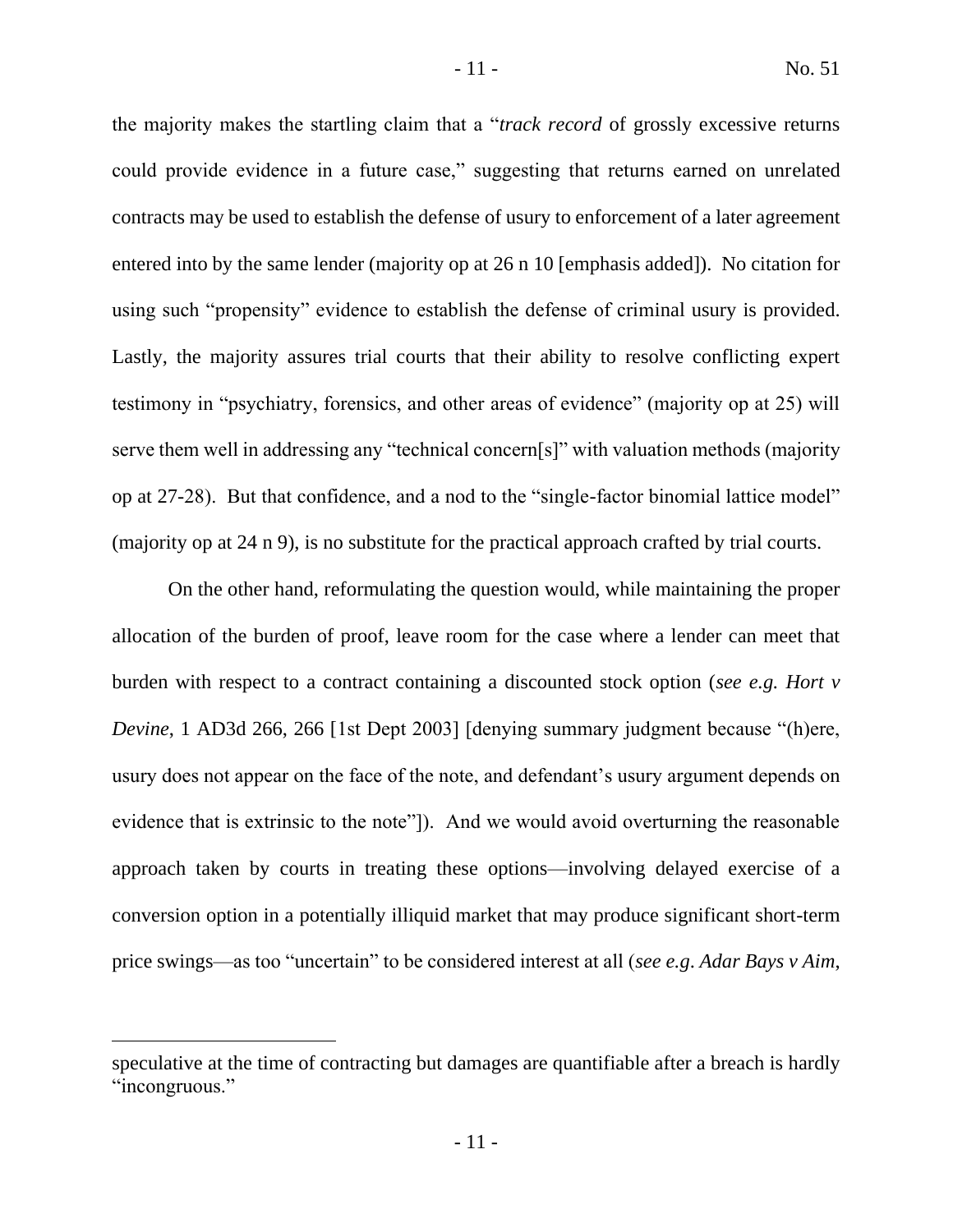285 F Supp 3d at 702 [the stock was "not necessarily fully liquid and it cannot always be disposed of immediately" and "there is no guarantee that (the lender) could realize a fixed profit by reselling the stock since it is possible that the price of the stock would decrease immediately following submission of the notice of conversion"]).<sup>5</sup>

# C.

This Court has, in the past, been attuned to the need to preserve "a delicate balance [in the usury laws] by both enforcing legitimate business obligations and by protecting impoverished debtors from improvident transactions" (*Schneider v Phelps*, 41 NY2d 238, 243 [1977]). While the legislature has determined that "the prescribed *consequences* are necessary to deter the evils of usury" (*Seidel v 18 East 17th Street Owners, Inc.*, 79 NY2d 735, 740-741 [1992] [emphasis added]), those harsh consequences were, previously, counterbalanced by the heavy burden borne by any party asserting a usury defense.

Today the majority declares the fixed discount equity conversion option in all cases an interest rate, and upsets this carefully calibrated structure—at the behest of a corporation well "aware of the potential risk" (*Schneider*, 41 NY2d at 243; *see also Seidel*, 79 NY2d at 740 [describing corporations as "generally the antithesis of 'desperately poor people'"]; *Butterworth v O'Brien*, 23 NY 275, 276 [1861] [noting that prior to the ban on corporations interposing a usury defense, a corporation could "avail() itself of the statutes to prohibit

<sup>&</sup>lt;sup>5</sup> As noted above, GeneSYS has three days from receipt of notice to deliver the shares, and the conversion price is calculated looking back twenty days from the date of the borrower's receipt of the notice.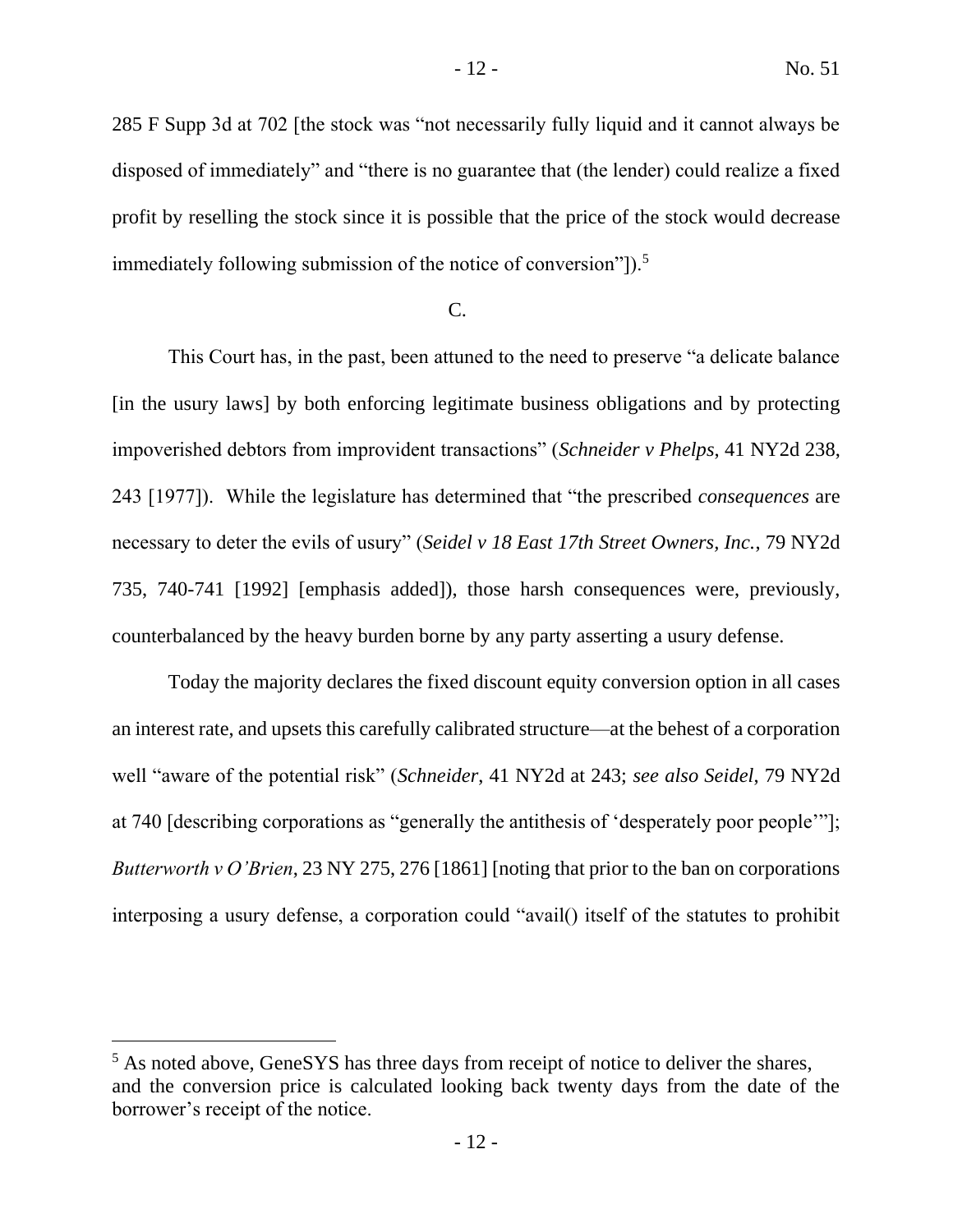usury, for the purpose of relieving itself from its contracts"]). As the Second Circuit described the circumstances here:

> GeneSYS, advised by counsel, agreed to the 35% discount rate, executed the Note, and pocketed the loan proceeds. When Adar Bays attempted to exercise the conversion option, GeneSYS revealed it had already terminated its transfer agent and refused to deliver any shares or repay any of the outstanding debt. Should the Note now be declared void, GeneSYS will walk away with the entirety of the loan—achieving what could be viewed as a "total windfall" at the expense of Adar Bays.

(962 F3d at 93).

That windfall extends well beyond this loan—or even the other similar agreements that provided this borrower with \$400,000 in funding—to any such contracts made subject to New York law. All are now presumptively void. For the future, we can anticipate that New York, traditionally the "preeminent commercial center in the United States," is off limits for this type of lending (*159 MP Corp. v Redbridge Bedford, LLC*, 33 NY3d 353, 359 [2019]).

Choice of law is just that—a choice. Rather than providing "strict protection of more vulnerable borrowers from extortionate rates" (majority op at 28), today's holding will cause commercial borrowers and lenders to decamp (*see Crown Bridge Partners, LLC v Sunstock, Inc.*, 2019 WL 2498370, at \*1 [SD NY 2019] [acknowledging an effort to "exploit[] choice-of-law clauses to avail (parties to these transactions) of jurisdictions (to which they otherwise have no connection) that do not have laws prohibiting usury"]).<sup>6</sup> Our courts will lose oversight, our law relevance.

<sup>&</sup>lt;sup>6</sup> The majority's answer is that New York is well rid of these "usurers," yet adds they may feel welcome to return should the legislature change the law (majority op at 28).